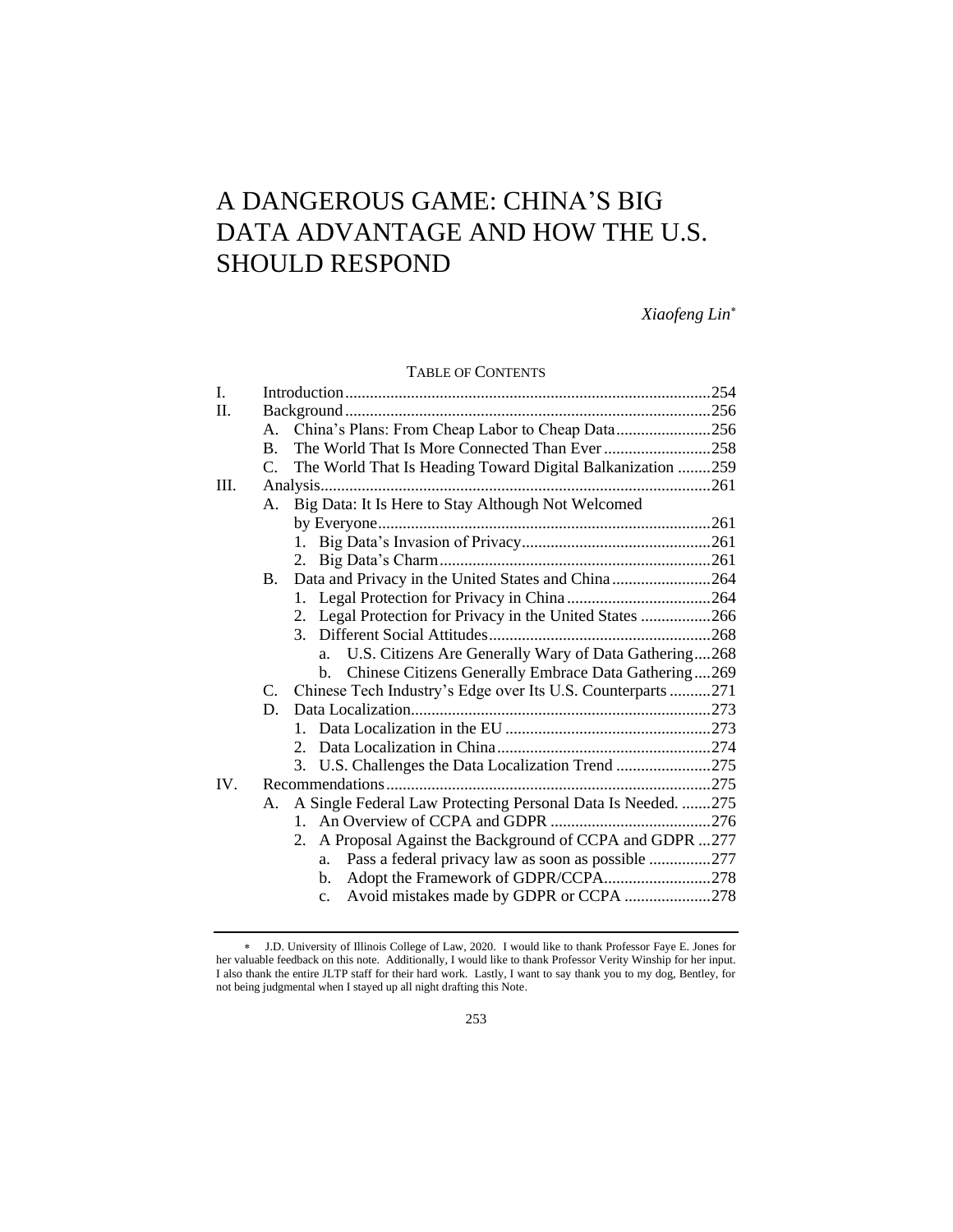|  | d. Assign the FTC a clear role in Regulating Data Privacy 279 |  |  |  |
|--|---------------------------------------------------------------|--|--|--|
|  |                                                               |  |  |  |
|  |                                                               |  |  |  |

#### I. INTRODUCTION

The fourth industrial revolution is no longer just getting started<sup>1</sup>—it is in full swing.<sup>2</sup> Big Data is a major part of this historical event. Humankind produced as much data in 2016 as it did in all of history through 2015.<sup>3</sup> Just like many other new technologies, Big Data is a double-edged sword.<sup>4</sup> But the stakes are unprecedently high here, partly because the "Internet of Things," which is just around the corner, could make gathering data much easier and almost ubiquitous.<sup>5</sup> Currently, concerns over privacy and Big Data are already a heated topic. But the anxieties we now have may seem minor in the near future when the Internet of Things is fully integrated into our daily lives.<sup>6</sup> According to a report by Cisco, it is expected that by 2030, 500 billion devices equipped with sensors will be connected to the Internet.<sup>7</sup> Imagine that one day you are not only monitored by the people around you but also by every streetlight and by the smart speaker in your bedroom.

Big Data is a Pandora's box, but the promise of technological advances, $8$  a more stable nation,<sup>9</sup> and a more efficient economy<sup>10</sup> are too inviting for some countries to ignore. For example, China has used Big Data for many purposes.<sup>11</sup> From detecting students' mood in the class room<sup>12</sup> to identifying criminals at

<sup>1.</sup> Bernard Marr, *The 4th Industrial Revolution is Here - Are You Ready?*, FORBES (Aug. 13, 2018), https://www.forbes.com/sites/bernardmarr/2018/08/13/the-4th-industrial-revolution-is-here-are-you-ready/.

<sup>2.</sup> Dirk Helbing et al., *Will Democracy Survive Big Data and Artificial Intelligence*?, SCIENTIFIC AMERICAN (Feb. 25, 2017), https://www.scientificamerican.com/article/will-democracy-survive-big-data-andartificial-intelligence/.

<sup>3</sup>*. Id.*

<sup>4.</sup> Daniel Riedel, *The Duality of Big Data: The Angel and the Demon*, WIRED, https://www.wired.com/ insights/2014/10/duality-big-data/ (last visited Mar. 25, 2019).

<sup>5</sup>*. See infra* Section II.B (showing that the Internet of Things will include hundreds of millions of sensors).

<sup>6</sup>*. Id.*

<sup>7.</sup> CISCO, INTERNET OF THINGS (2016), https://www.cisco.com/c/dam/en/us/products/collateral/se/ internet-of-things/at-a-glance-c45-731471.pdf.

<sup>8.</sup> JAMES MANYIKA ET AL., BIG DATA, THE NEXT FRONTIER FOR INNOVATION, COMPETITION AND PRODUCTIVITY 1–2 (2011).

<sup>9.</sup> Willy Wo-Lap Lam, *Beijing Harnesses Big Data & AI to Perfect the Police State*, JAMESTOWN (July 21, 2017), https://jamestown.org/program/beijing-harnesses-big-data-ai-to-perfect-the-police-state/.

<sup>10.</sup> Natalija Koseleva & Guoda Ropaite, *Big Data in Building Energy Efficiency: Understanding of Big Data and Main Challenges*, 172 PROCEDIA ENGINEERING 544, 544 (2017), https://www.sciencedirect.com/ science/article/pii/S1877705817305702#bibl0005.

<sup>11</sup>*. See infra* Section II.A (demonstrating that China has an ambitious plan to make use of its abundant data).

<sup>12.</sup> Tara Francis Chan, *A School in China is Monitoring Students with Facial-Recognition Technology That Scans the Classroom Every 30 Seconds*, BUSINESS INSIDER (May 20, 2018), https://www.businessinsider.com/china-school-facial-recognition-technology-2018-5.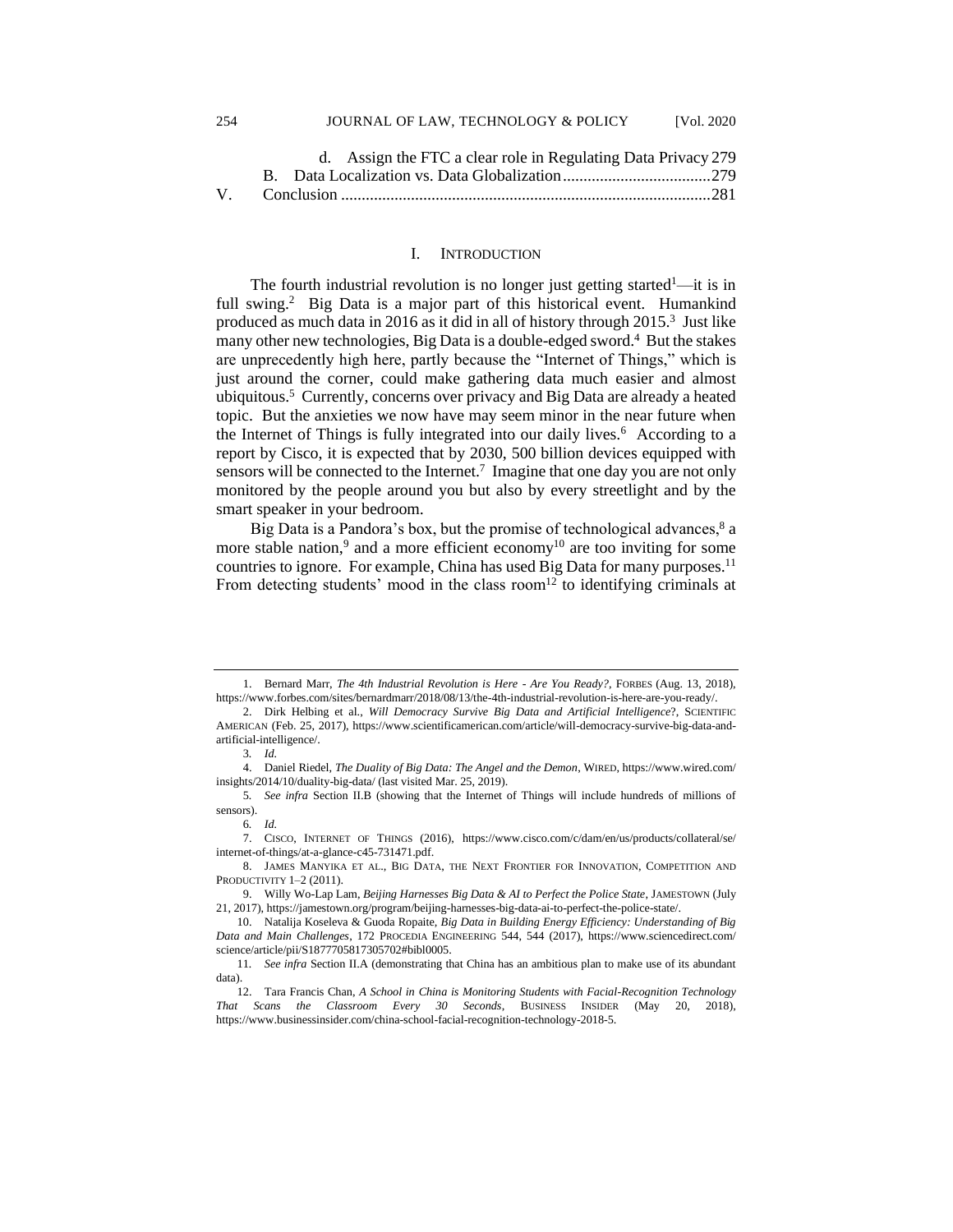large among concert goers, $13$  banning deadbeat debtors from buying luxury goods,<sup>14</sup> and identifying jaywalkers by how they walk,<sup>15</sup> China seems to embrace data gathering and its applications without hesitation. China is playing a dangerous game, and the United States cannot afford to stand by and do nothing. Big Data and its applications have the potential to fundamentally transform societies and economies, especially high-tech industries.<sup>16</sup>

Every industrial revolution witnesses the rise and fall of civilizations.<sup>17</sup> The First Industrial Revolution transformed Britain into "the empire on which the sun never sets." 18 With the help of the Second Industrial Revolution and the digital revolution, the U.S., a former British colony, turned into the most powerful country in the world.<sup>19</sup> Meanwhile, the Qing dynasty of China isolated itself from the outside world in the belief that its unparalleled population and wealth would shelter its "Mandate of Heaven."<sup>20</sup> The Qing dynasty was wrong.<sup>21</sup> It missed out on the First and Second Industrial Revolutions, which brought China into the Century of Humiliation.<sup>22</sup> China's advantages, accumulated throughout its thousands of years of history, were shattered by newer advantages acquired by other countries in a just few decades.<sup>23</sup> Today, the U.S. is not in a good position to embrace the Fourth Industrial Revolution.<sup>24</sup> Its citizens see data gathering as abominable.<sup>25</sup> It does not have a federal law

<sup>13.</sup> Yujing Liu, *Facial Recognition Tech Catches Fugitive in Huge Crowd at Jacky Cheung Cantopop Concert in China*, SCMP (Apr. 12, 2018), https://www.scmp.com/news/china/society/article/2141387/facialrecognition-tech-catches-fugitive-among-huge-crowd-pop.

<sup>14.</sup> Tim Cushing, *Chinese Court Creates App To Alert Citizens Of Deadbeat Debtors In Their Area*, TECHDIRT (Jan. 29, 2019), https://www.techdirt.com/articles/20190128/10321941475/chinese-court-createsapp-to-alert-citizens-deadbeat-debtors-their-area.shtml.

<sup>15.</sup> Kristin Houser, *China Can Now Identify a Citizen Based on Their Walk*, FUTURISM (Nov. 6, 2018), https://futurism.com/the-byte/gait-recognition-china-surveillance.

<sup>16</sup>*. See infra* Section III.A.2 (arguing that Big Data is the lifeblood of AI).

<sup>17.</sup> Moses Abramovitz, *Catching Up, Forging Ahead, and Falling Behind*, 46 J. ECON. HIST. 385, 385– 406 (1986).

<sup>18</sup>*. See* Hakan Kırtay, *The Empire on Which the Sun Never Sets: The British Empire*, ACADEMIA, https://www.academia.edu/25637246/The\_Empire\_on\_Which\_the\_Sun\_Never\_Sets\_The\_British\_Empire (last visited Mar. 25, 2019) (discussing impact of the First Industrial Revolution on Great Britain).

<sup>19</sup>*. See* Rebecca Beatrice Brooks, *The Industrial Revolution in America*, HISTORY OF MASSACHUSETTS BLOG (Apr. 11, 2018), https://historyofmassachusetts.org/industrial-revolution-america/ (discussing the impact of the Industrial Revolution on the United States growth).

<sup>20.</sup> Xu Mingde (徐明德), *Lun Shisi Zhi Shijiu Shiji Zhongguo De Biguansuoguo Zhengce* (论十四至十 九世纪中国的闭关锁国政策) [*On China's Policy of Seclusion from 14th to 19th Century*], HAI JIAO SHI YANJIU (海交史研究) [MARITIME HISTORY STUDIES], no. 1, 1995, at 19 (available at http://www.cqvip.com/qk/ 83514x/199501/4001247655.html). *See* Fercility, *The Qing Dynasty—China's Last Dynasty*, CHINA HIGHLIGHTS (Jan. 10, 2019), https://www.chinahighlights.com/travelguide/china-history/the-qing-dynasty.htm (giving brief history of the Qing Dynasty).

<sup>21.</sup> Although some historians argue the Qing Dynasty's isolationist policy was in response to the British Empire's economic aggression, the ill-considered policy further weakened China's ability to innovate and catch up with Western powers. *See* Xu Yinqi (徐映奇), *Qingdai Biguansuoguo Zhengce Xinlun* (清代闭关锁国政策 新论) [*A New Theory on the Qing Dynasty's Isolationist Policy*], GUANZHOU SHEHUIZHUYI XUEYUAN XUEBAO (广州社会主义学院学报) [JOURNAL OF GUANGZHOU SOCIALIST COLLEGE], no. 1, 2004, at 69 (available at http://www.cqvip.com/QK/88312X/200401/1001242311.html).

<sup>22.</sup> Fercility, *supra* note 20.

<sup>23</sup>*. Id.*

<sup>24</sup>*. See infra* Section III.B (discussing the impact of public perception of privacy in the U.S.).

<sup>25.</sup> *See infra* Section III.B.3 (showing that Americans are generally wary of data gathering).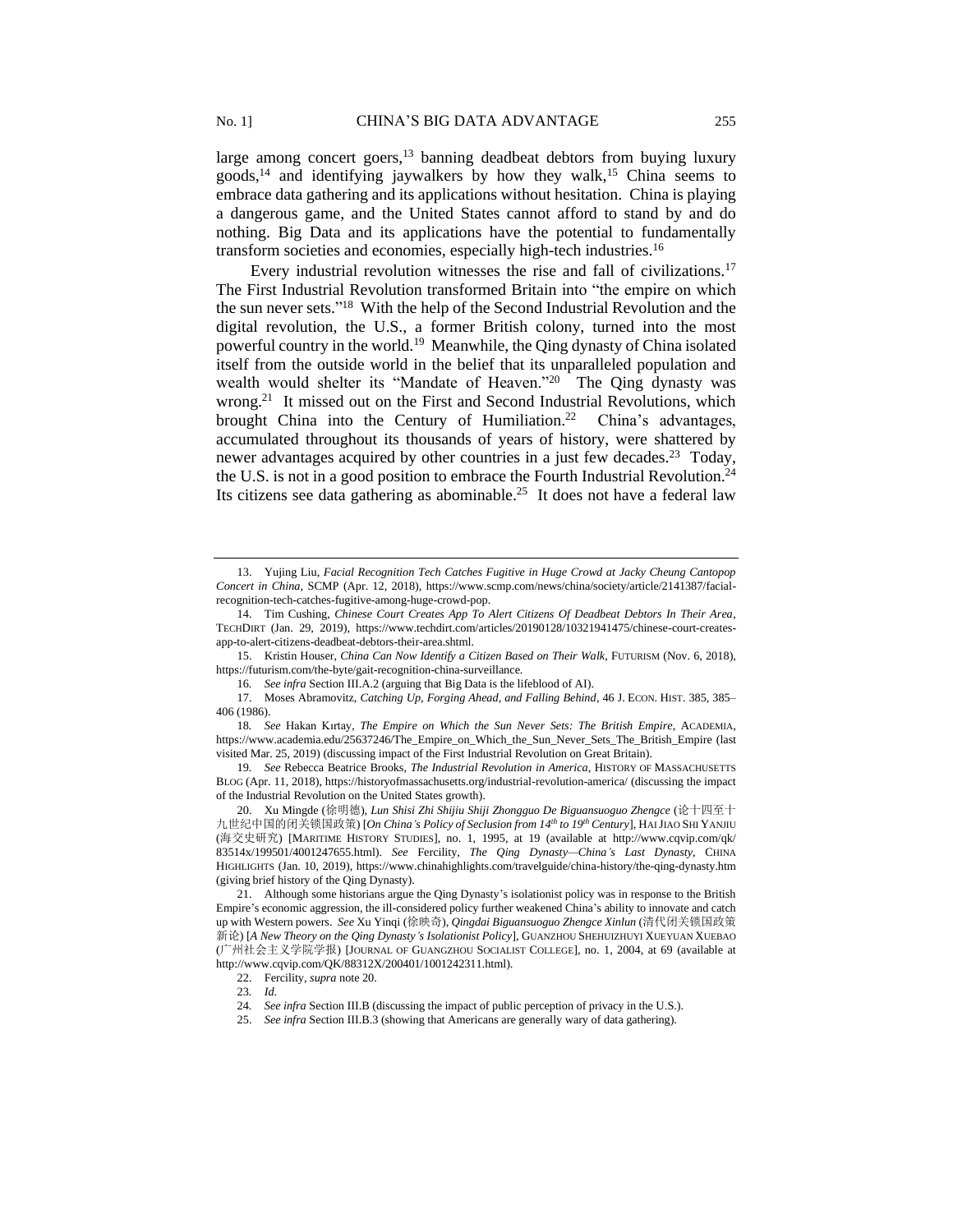regulating data and privacy.<sup>26</sup> Its government would go to great expense to build a border wall but did not implement a national artificial intelligence strategy until February 2019, almost two years after China released its version.<sup>27</sup>

This article will argue that China has an advantage over the U.S. when it comes to Big Data and AI, and therefore, the U.S. needs to draft a federal privacy law as soon as possible in order to secure its citizens' data and prepare itself for the global battle over Big Data and its use in AI. This article will also argue that in order to prevent the global economy from being further balkanized, the U.S. should resist the global data localization trend that China participates in. Part II of this Note provides relevant background knowledge, including how China utilized its low human rights dividend, China's plans to upgrade its industries in the wake of its disappearing demographic dividend, $2<sup>8</sup>$  the impact of the Internet of Things on data gathering, and how data localization is the latest trend in the balkanization of the Internet. Part III has three sections. Section A explains why data gathering might be necessary although it violates citizens' right to privacy. Section B provides an analysis of how different laws and social attitudes in the U.S. and China might impact the Big Data industries in each country. Section C explains that the data localization trend will likely perpetuate any gap in data gathering between the two countries. Part IV proposes a single federal privacy law and advocates for the U.S. to resist the trend of data localization through the World Trade Organization (WTO) and bilateral agreements.

## II. BACKGROUND

#### *A. China's Plans: From Cheap Labor to Cheap Data*

Since China joined the WTO, it has become the "world's factory."<sup>29</sup> An important part of the reason behind China's rapid economic growth lies in its cheap and abundant labor force, which is termed its "demographic dividend."30 In the past two decades, China's demographic dividend was exploited through prohibition of union organization and poor enforcement of labor laws.<sup>31</sup> Some experts thus coined the term "low human rights advantage"<sup>32</sup> to explain China's rapid growth compared to the U.S. Due to this advantage, China was able to manufacture simple products at prices that were significantly lower than those

<sup>26.</sup> *See infra* Section III.B.2 (demonstrating that the U.S. only has a patchwork of laws governing privacy).

<sup>27.</sup> Exec. Order No. 13859, 84 Fed. Reg. 3967 (Feb. 11, 2019) (available at https://www.whitehouse.gov/ presidential-actions/executive-order-maintaining-american-leadership-artificial-intelligence/).

<sup>28</sup>*. China's Demographic Dividend Disappearing*, XINHUA (Jan. 28, 2013), http://www.chinadaily.com. cn/china/2013-01/28/content\_16182243.htm.

<sup>29.</sup> Prableen Bajpai, *Why China Is "The World's Factory,"* INVESTOPEDIA (Oct. 22, 2014), https://www.investopedia.com/articles/investing/102214/why-china-worlds-factory.asp.

<sup>30.</sup> DAVID E. BLOOM, DAVID CANNING & JAYPEE SEVILLA, THE DEMOGRAPHIC DIVIDEND 45 (2003) (exploring possible relationships between demographic change and economic performance).

<sup>31.</sup> Dana C. Nicholas, Note, *China's Labor Enforcement Crisis: International Intervention and Corporate Social Responsibility*, 11 SCHOLAR 155, 168 (2009).

<sup>32.</sup> Hui Qin, *China's Low Human Rights Advantage*, CHINA RIGHTS FORUM, no. 1, 2009, at 85.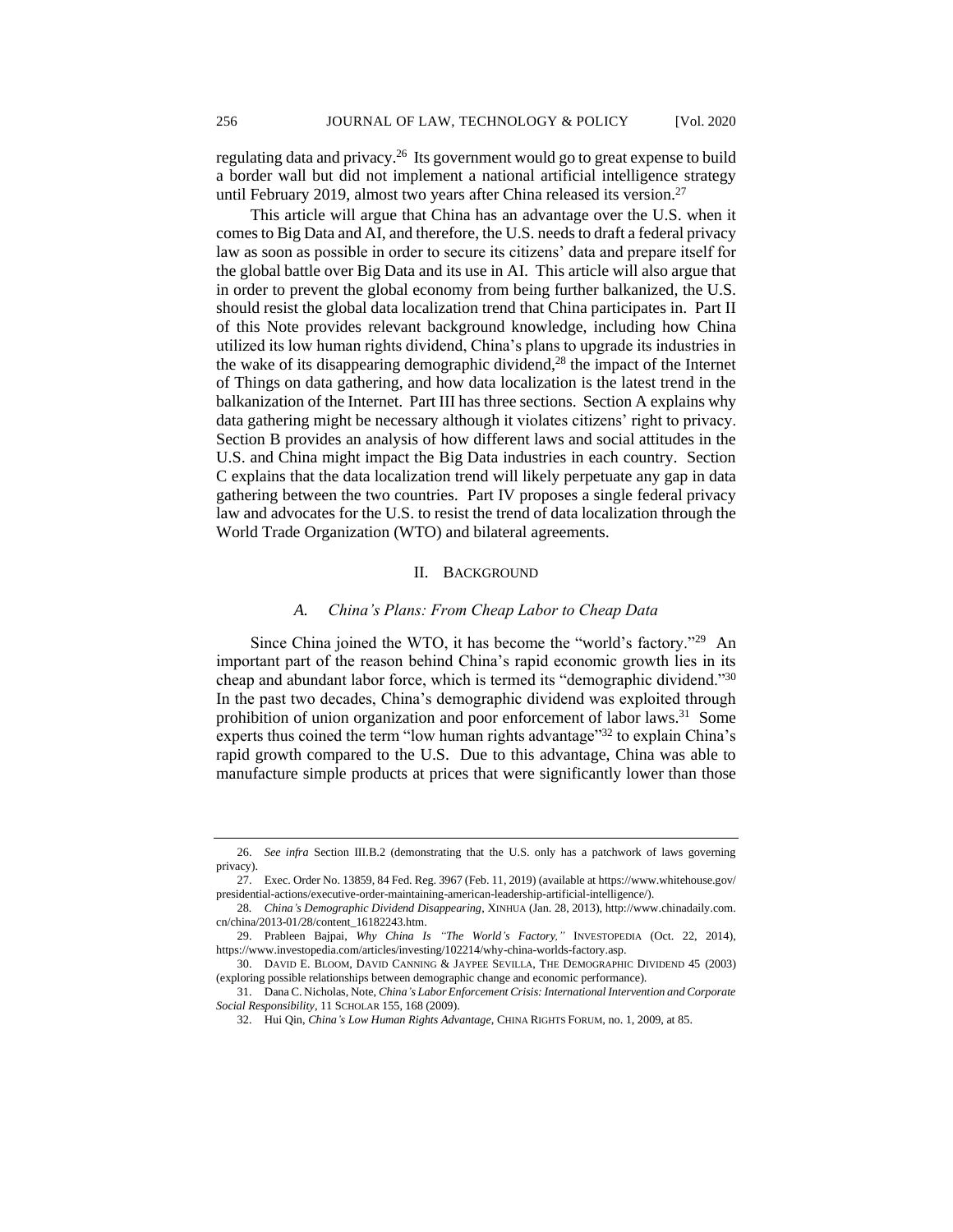produced by its Western competitors.<sup>33</sup> In the beginning of the twenty-first century, offshoring from Western countries to China could cut costs by eightyfive to ninety percent.<sup>34</sup> More and more Western companies thus joined the trend of offshoring, and some even had to disclose their plans of outsourcing to avoid falling stock prices.<sup>35</sup>

Although China's labor is no longer as cheap, and its population is aging, the term "low human rights advantage" might remain relevant in the age of big data due to inefficient data protection in China.<sup>36</sup> Made-in-China has long been seen as a synonym for low quality,  $37$  which is a phenomenon the Chinese government is determined to change.<sup>38</sup> In May 2015, China's Prime Minster Li Keqiang announced the *Made in China 2025* Plan, aiming to upgrade China's manufacturing industries, especially high-tech industries.<sup>39</sup> Localization of data is one of the plan's central components.<sup>40</sup> Later, in 2017, China's State Council published its "Next Generation Artificial Intelligence Development Plan" (AI Plan), $41$  and big data is the lifeblood of AI. $42$  The Chinese government's determination to upgrade its industries, as reflected by *Made in China 2025* and the AI Plan, manifests its support for local big data industries.<sup>43</sup> Although China enacted its Cybersecurity Law in 2016 it is not surprising that the law has been heavily criticized for vagueness and signs of trade protectionism.<sup>44</sup> However, the most important reason for the inefficient data protection in China may not be legal.<sup>45</sup> Chinese citizens in general are much less enthusiastic about their right to privacy, compared to Americans.<sup>46</sup> All these factors allow Chinese tech companies to tap into the country's abundant data.<sup>47</sup>

39. INST. FOR SEC. & DEV. POL'Y., MADE IN CHINA 2025 1, 1 (2018).

44. Sue-Lin Wong, Michael Martina, *China Adopts Cyber Security Law in Face of Overseas Opposition*, REUTERS (Nov. 6, 2016), https://www.reuters.com/article/us-china-parliament-cyber/china-adopts-cybersecurity-law-in-face-of-overseas-opposition-idUSKBN132049.

45*. See infra* Section III.B.3 (noting that Chinese citizens generally supports data gathering).

<sup>33.</sup> S. James Boumil III, *China's Indigenous Innovation Policies Under the TRIPS and GPA Agreements and Alternatives for Promoting Economic Growth*, 12 CHI.J. INT'L L. 755, 758 (2012).

<sup>34.</sup> Colleen Walsh Schultz, *To Offshore Or Not To Offshore: Which Nations Will Win A Disproportionate Share Of The Economic Value Generated From The Globalization Of White-Collar Jobs?*, 29 HOUS.J. INT'L L. 231, 241 (2006).

<sup>35.</sup> Mark B. Baker, *"Awakening The Sleeping Giant:" India And Foreign Direct Investment In The 21st Century*, 15 IND. INT'L & COMP. L. REV. 389, 396 (2005).

<sup>36.</sup> Sophia Yan, *Made in China' Isn't So Cheap Anymore, And That Could Spell Headache for Beijing*, CNBC (Feb. 27, 2017, 12:37 AM), https://www.cnbc.com/2017/02/27/chinese-wages-rise-made-in-china-isntso-cheap-anymore.html.

<sup>37.</sup> Paul Midler, *Why 'Made in China' is a Mark of Shame*, TEL. (Jan. 10, 2010, 6:46 PM), https://www.telegraph.co.uk/finance/comment/6962703/Why-Made-in-China-is-a-mark-of-shame.html.

<sup>38.</sup> Dan Markus & Nick Marro,*'Made in China' Now 'Made by China': Update*, US-CHINA BUS. COUNCIL (May 27, 2015), https://www.uschina.org/'made-china'-now-'made-china'-update.

<sup>40</sup>*. Id.* at 9.

<sup>41.</sup> Pablo Robles, C*hina Plans to Be a World Leader in Artificial Intelligence by 2030*, SCMP (Oct. 1, 2018), https://multimedia.scmp.com/news/china/article/2166148/china-2025-artificial-intelligence/index.html.

<sup>42.</sup> Carlos Melendez, *Data Is The Lifeblood Of AI, But How Do You Collect It?,* INFOWORLD (Aug. 8, 2018), https://www.infoworld.com/article/3296044/data-is-the-lifeblood-of-ai-but-how-do-you-collect-it.html.

<sup>43</sup>*. See* Ji Dengqiang, *Big Data In China: From Myth To Political Economy*, DOC RES. INST. (July 9, 2018), https://doc-research.org/2018/07/big-data-china-myth-political-economy/ (explaining that big data carries multiple political and economic implications).

<sup>46</sup>*. Id.*

<sup>47.</sup> Mosha Morak, *Chinese Apps are Collecting Way Too Much Data*, ABACUS (Jan. 2, 2019, 5:55 AM), https://www.abacusnews.com/digital-life/chinese-apps-are-collecting-way-too-much-data/article/3000377.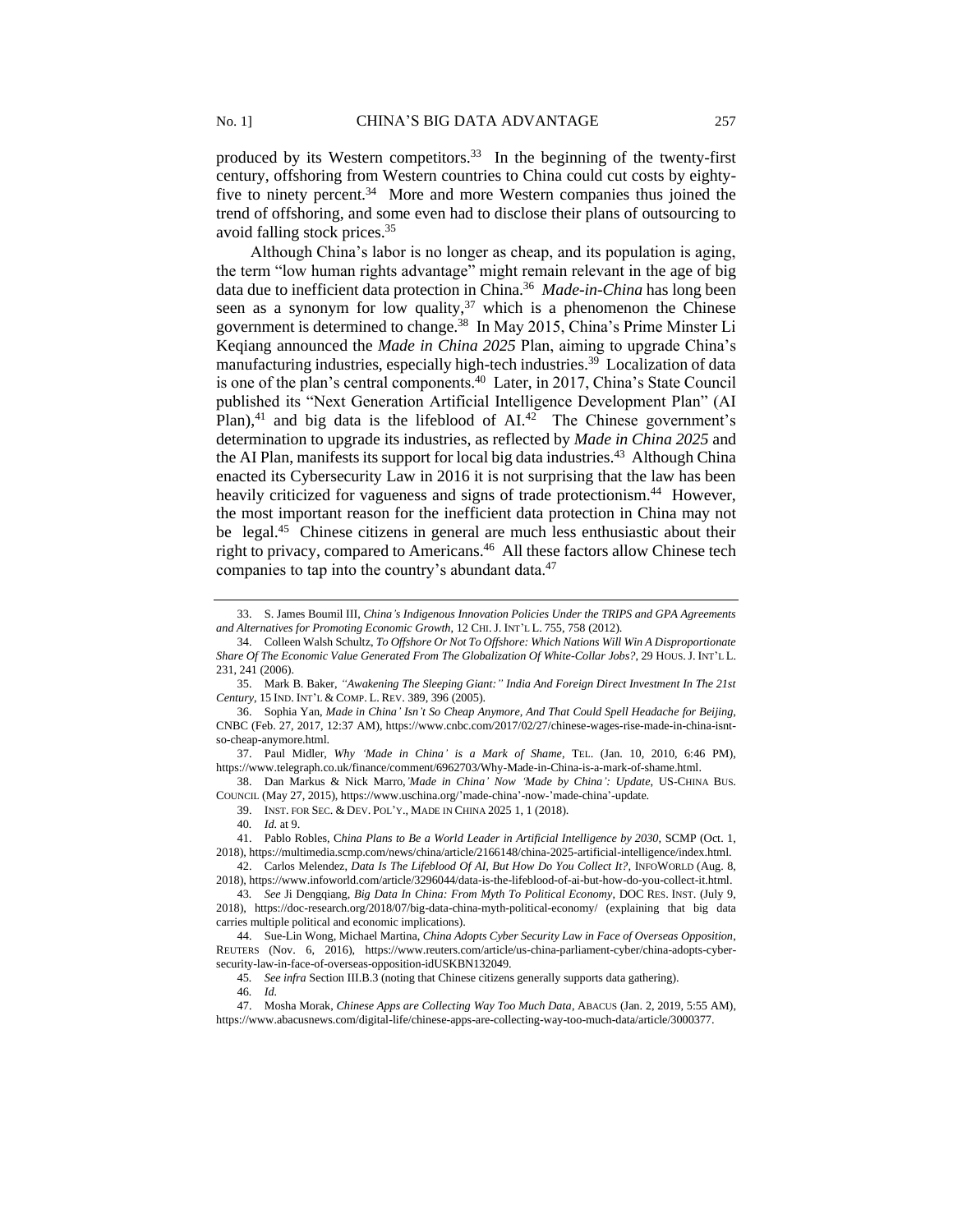China's cheap labor once incentivized the massive outsourcing of manufacturing industries from the U.S. to China.<sup>48</sup> One might wonder whether China will make use of the so-called low human rights advantage again to execute its ambitious plans by utilizing its cheap and abundant data.

# *B. The World That Is More Connected Than Ever*

The Internet of Things is poised to make the world much more connected.<sup>49</sup> The Internet of Things has been defined in many ways. On the physical level, simply put, it is a giant network of objects able to collect and exchange data.<sup>50</sup> But the Internet of Things does not just connect every electronic device to the Internet;<sup>51</sup> it also features smart devices that communicate with each other, forming an ecosystem.<sup>52</sup> A broad range of existing objects can be turned into smart devices within the ecosystem, including watches, cars, fridges, and even railway track.<sup>53</sup>

Every second this ecosystem generates a huge flow of data, and this is where big data comes into play.<sup>54</sup> The concept of big data existed long before the Internet of Things,<sup>55</sup> but it is safe to say that the Internet of Things will bring a revolution to the way big data is handled.<sup>56</sup> Big data analytics tools are necessary to process the information influx generated by the Internet of Things, and in turn the Internet of Things will provide unlimited fuel to big data applications.<sup>57</sup> It is estimated that the number of smart devices will explode from 2 billion in 2016 to 200 billion by 2020,<sup>58</sup> and the Internet of Things will generate 4.4 trillion GB of data by 2020.<sup>59</sup> More data generated will in turn substantially transform the high-tech industries, as discussed in Section III.A of this Note.

However, the Internet of Things is making big data more controversial in terms of right to privacy. The number of smart devices that will be laden with sensors means that technology companies will be able to exploit consumers' rich

<sup>48</sup>*. See supra* notes 37–38 and accompanying text (identifying China's cheap labor cut cost for Western companies).

<sup>49.</sup> Sanjay Sarma, *The Internet of Things: Roadmap to a Connected World*, MIT TECH. REV. (Mar. 11, 2016), https://www.technologyreview.com/s/601013/the-internet-of-things-roadmap-to-a-connected-world/. 50*. Id.*

<sup>51.</sup> Jacob Morgan, *A Simple Explanation of "The Internet of Things,"* FORBES (May 13, 2014, 12:05 AM), http://www.forbes.com/sites/jacobmorgan/2014/05/13/simple-explanation-internet-things-that-anyone-canunderstand/#572b4c086828.

<sup>52.</sup> Craig Swanson & Ron Sokolov, *Internet of Things: Move Past the Rhetoric and Focus on Success*, BOOZ ALLEN HAMILTON (Dec. 2014), https://www.slideshare.net/CiscoPublicSector/internet-of-things-movepast-the-rhetoric-and-focus-on-success.

<sup>53.</sup> Savaram Ravindra, *Understanding The Relationship Between IoT And Big Data*, JAXENTER (Oct. 18, 2017), https://jaxenter.com/relationship-between-iot-big-data-138220.html.

<sup>54</sup>*. Id.*

<sup>55</sup>*. Id.*

<sup>56.</sup> Ashish Goyal, *How Will the Internet of Things (IoT) Impact Big Data?*, DATAVERSITY (Oct. 3, 2018), https://www.dataversity.net/will-internet-things-iot-impact-big-data/.

<sup>57.</sup> Ronald Van Loon, *4 Ways Businesses Use The IoT to Fuel a Data-Driven Economy*, SIMPLILEARN (Oct. 6, 2018), https://www.simplilearn.com/ways-businesses-use-iot-article.

<sup>58.</sup> ORACLE, ENERGIZE YOUR BUSINESS WITH IOT ENABLED APPLICATIONS (2015).

<sup>59</sup>*. Id.*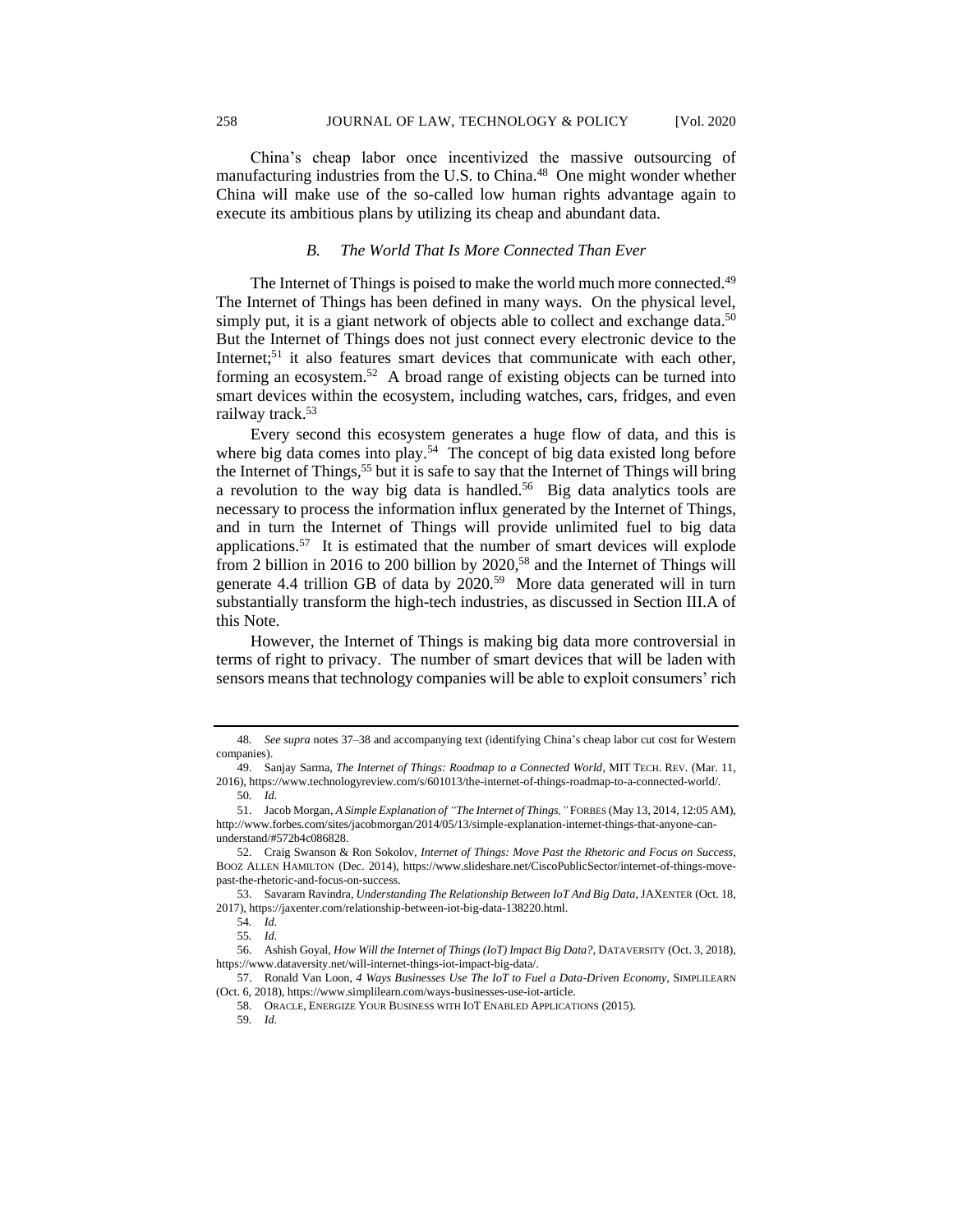data in almost real-time, and even our homes will no longer be safe.<sup>60</sup> The amount of data itself also brings risk.<sup>61</sup> It is reported that businesses are already struggling to manage the data generated daily, mostly due to a lack of adequate measures in place to secure the large amount of data gathered.<sup>62</sup> This is probably an important reason why the years 2017 and 2018 saw a seventy-five percent increase in data breaches.<sup>63</sup> When the Internet of Things finally comes, the burden on businesses to secure data will only be heavier.<sup>64</sup> We are waiting for a tsunami of data privacy violations, but, as discussed previously, the U.S. still does not have a comprehensive federal law to regulate data and privacy.<sup>65</sup>

## *C. The World That Is Heading Toward Digital Balkanization*

Facebook was blocked in China due to national security concerns.<sup>66</sup> Similarly, Huawei is locked out of the U.S. market due to national security concerns.<sup>67</sup> Uber, Google, and Amazon are successful around the globe, except in China, the world's largest digital market.<sup>68</sup> Chinese phone makers are popular around the world, even including Europe,<sup>69</sup> but it is hard to find their presence in the U.S.<sup>70</sup> Whether these phenomena exist because of technical issues<sup>71</sup> or politics,<sup>72</sup> they reflect a more fundamental issue, that the U.S. and China now have two distinct digital ecosystems.<sup>73</sup> The term "balkanization of the Internet"<sup>74</sup> describes this state of affairs well.

<sup>60.</sup> Nicholas Fearn, *What the Internet of Things (IoT) Means for Data Security*, IT PRO (Mar. 28, 2018), https://www.itpro.co.uk/internet-of-things-iot/30844/what-the-internet-of-things-iot-means-for-data-security.

<sup>61</sup>*. Id.*

<sup>62</sup>*. Id.*

<sup>63.</sup> Aaron Hurst, *Data Breach Reports See 75% Increase in Last Two Years*, INFORMATIONAGE (Sept. 3, 2018), https://www.information-age.com/data-breach-reports-increase-last-two-years-123474521/.

<sup>64</sup>*. See* ORACLE,*supra* note 58 (highlighting that much more data are created).

<sup>65</sup>*. See infra* Section III.B.2 (the U.S. only has a patchwork of laws governing privacy).

<sup>66.</sup> Kristina Zucchi, *Why Facebook is Banned in China*, INVESTOPEDIA (Oct. 22, 2019), https://www.investopedia.com/articles/investing/042915/why-facebook-banned-china.asp.

<sup>67.</sup> Roger Cheng, *Why Some Of The Flashiest Android Phones Aren't In The US*, CNET (Mar. 27, 2018, 3:00 PM), https://www.cnet.com/news/why-some-of-the-flashiest-huawei-android-p20-p20-pro-mate-10-prophones-arent-in-the-us/.

<sup>68.</sup> Feng Li *Why Western Digital Firms Have Failed in China*, HARV. BUS. REV. (Aug. 14, 2018), https://hbr.org/2018/08/why-western-digital-firms-have-failed-in-china.

<sup>69.</sup> Raymond Zhong, *In Price and Value, Chinese Phone Makers Outpace Apple in Much of the World*, N.Y. TIMES (Jan. 4, 2019), https://www.nytimes.com/2019/01/04/technology/china-smartphones-iphone.html.

<sup>70.</sup> Alexandra Arici, *Why Don't More Chinese Smartphones Work On US Networks?*, ANDROIDGUYS (May 1, 2018), https://www.androidguys.com/featured/opinion/chinese-phones-on-us-networks/.

<sup>71</sup>*. See id.* (noting that many Chinese phones are incompatible with American networks).

<sup>72</sup>*. See* Li, *supra* note 68 ("The widely touted reasons for [western tech companies'] failures include censorship by the Chinese government and cultural differences between China and the West.").

<sup>73</sup>*. See generally* Kevin Werbach, *The Centripetal Network: How the Internet Holds Itself Together, and The Forces Tearing It Apart*, 42 U.C. DAVIS L. REV. 343 (2009) (introducing the balkanization of the Internet).

<sup>74.</sup> A. Michael Spence, *Preventing the Balkanization of the Internet*, COUNCIL ON FOREIGN RELATIONS (Mar. 28, 2018), https://www.cfr.org/blog/preventing-balkanization-internet.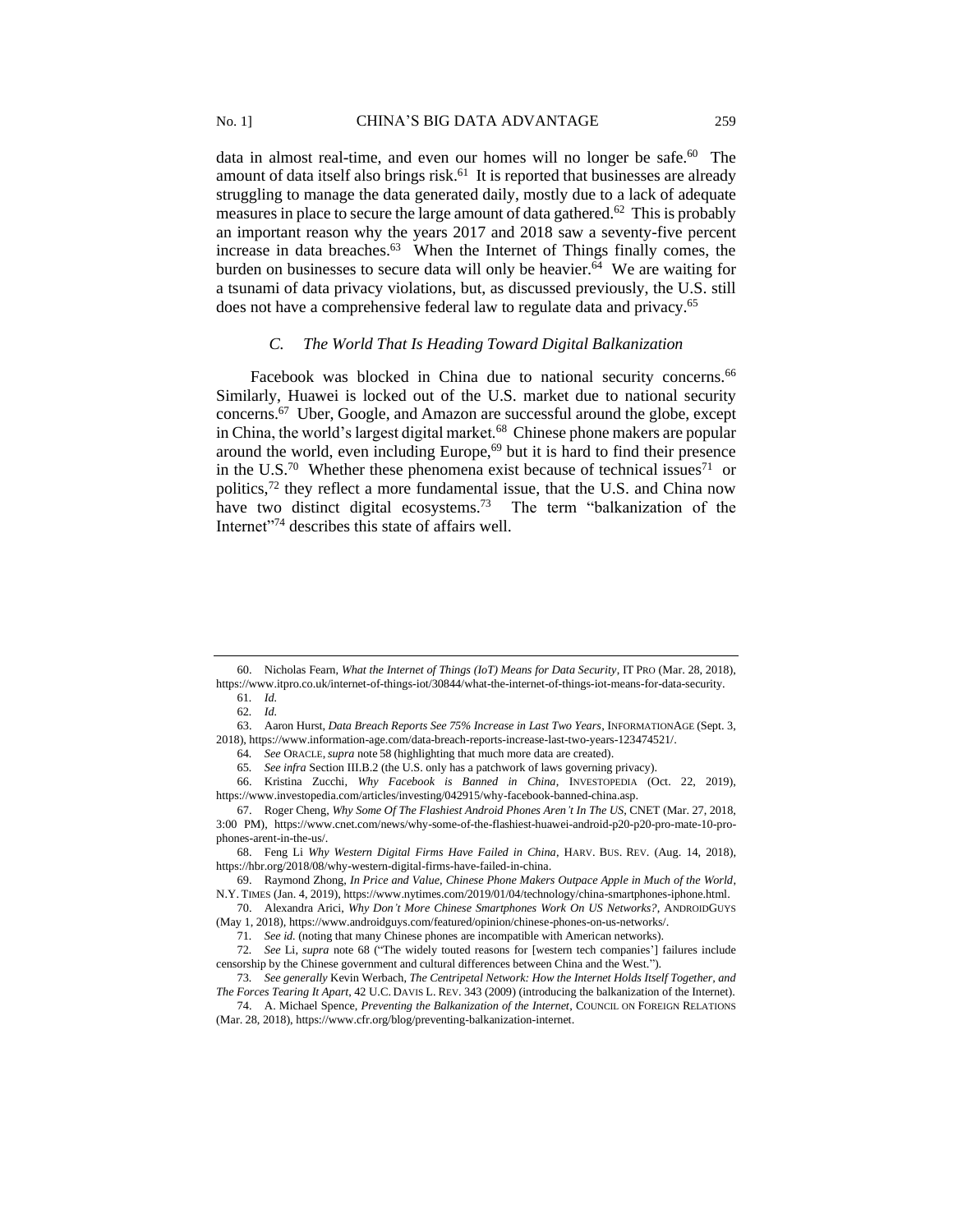This trend of balkanization is worsened by the trade war and other frictions between the U.S. and China.<sup>75</sup> Apple's market value dropped by 10 percent<sup>76</sup> after it announced that the trade war had dwindled demand for iPhones in China.<sup>77</sup> Investors began to worry that "the once-inexorable march of globalization could be reversed."<sup>78</sup> The trend goes beyond the U.S. and China. The U.S. has been diligently pushing allies to drop Huawei's 5G equipment,<sup>79</sup> some countries followed suit, and more countries are still caught in between.<sup>80</sup> Meanwhile, Huawei has built about seventy percent of Africa's 4G networks.<sup>81</sup> From a higher perspective, one might find that a main purpose of the Belt and Road Initiative is to rejuvenate Eurasia, which will potentially marginalize the U.S.<sup>82</sup> Interestingly, article 32.10 of the North American Free Trade Agreement (NAFTA), called by some as "the China Clause," prohibits any signatory to sign a free trade deal with a non-market economy.<sup>83</sup>

Data localization is another heavy blow to the world's digital economy that is already partially balkanized.<sup>84</sup> Data localization is a policy that a country's government forces internet content hosts to have data collected in that country or data about citizens of the country stored in the country.<sup>85</sup> The data stored in the country could be the sole copy of the data or a local copy of data generated in another country.<sup>86</sup> As discussed in Section IV.B of this Note, data localization is further damaging the world economy.<sup>87</sup>

85. John Selby, *Data Localization Laws: Trade Barriers Or Legitimate Responses To Cybersecurity Risks, Or Both?*, 25 INT.J. LAW INFO. TECH. 213.

<sup>75.</sup> Joshua Brustein *Trump's Trade War Threatens to Divide the World's Smartphone Makers*, BLOOMBERG (Jan. 10, 2019, 3:00 AM), https://www.bloomberg.com/news/features/2019-01-10/trump-s-tradewar-threatens-to-divide-the-world-s-smartphone-makers.

<sup>76.</sup> David Goldman & Matt Egan, *Markets Shudder After Apple Warns About China Sales*, CNN: BUSINESS (Jan. 3, 2019, 4:08 AM), https://www.cnn.com/2019/01/02/investing/dow-futures-stock-marketapple/index.html.

<sup>77.</sup> Brustein, *supra* note 75.

<sup>78</sup>*. Id.*

<sup>79.</sup> Chris Isidore, *US Reportedly Urges Allies To Block Use Of Huawei Equipment*, CNN: BUSINESS (Nov. 23, 2018, 5:56 AM), https://www.cnn.com/2018/11/23/tech/huawei-us-government/index.html.

<sup>80.</sup> Joe Panettieri, *Huawei: Banned and Permitted in Which Countries? List and FAQ,* CHANNELE2E (Feb. 13, 2020), https://www.channele2e.com/business/enterprise/huawei-banned-in-which-countries/.

<sup>81.</sup> Amy Mackinnon, *For Africa, Chinese-Built Internet Is Better Than No Internet at All*, FOREIGN POL'Y. (Mar. 19, 2019, 3:53 PM), https://foreignpolicy.com/2019/03/19/for-africa-chinese-built-internet-isbetter-than-no-internet-at-all/.

<sup>82</sup>*. See* Jacob Shapiro, *Italy Signs Up For The Belt And Road Initiative*, REALCLEARWORLD (Mar. 18, 2019), https://www.realclearworld.com/articles/2019/03/18/italy\_signs\_up\_for\_the\_belt\_and\_road\_initiative\_ 112988.html ("Being able to seamlessly connect markets from Shanghai to Lisbon would hamper the United States' ability to prevent the rise of a Eurasian hegemon or a Eurasia less dependent on Washington's support and approval.").

<sup>83.</sup> North American Free Trade Agreement, Can.-Mex.-U.S., art. 32.10, Mar. 1, 1993, 32 I.L.M. 289 [hereinafter *NAFTA*]; Josh Wingrove, *Nafta's China Clause Is Latest Blow to Trudeau's Asia Ambitions*, BLOOMBERG (Oct. 4, 2018), https://www.bloomberg.com/news/articles/2018-10-04/nafta-s-china-clause-islatest-blow-to-trudeau-s-asia-ambitions.

<sup>84.</sup> Bret Cohen, Britanie Hall, & Charlie Wood, *Data Localization Laws and Their Impact On Privacy, Data Security and The Global Economy*, 32 ANTITRUST ABA 107, 107.

<sup>86</sup>*. Id.*

<sup>87</sup>*. See infra* Section IV.B ("Data localization acts as barrier to trade and investment.").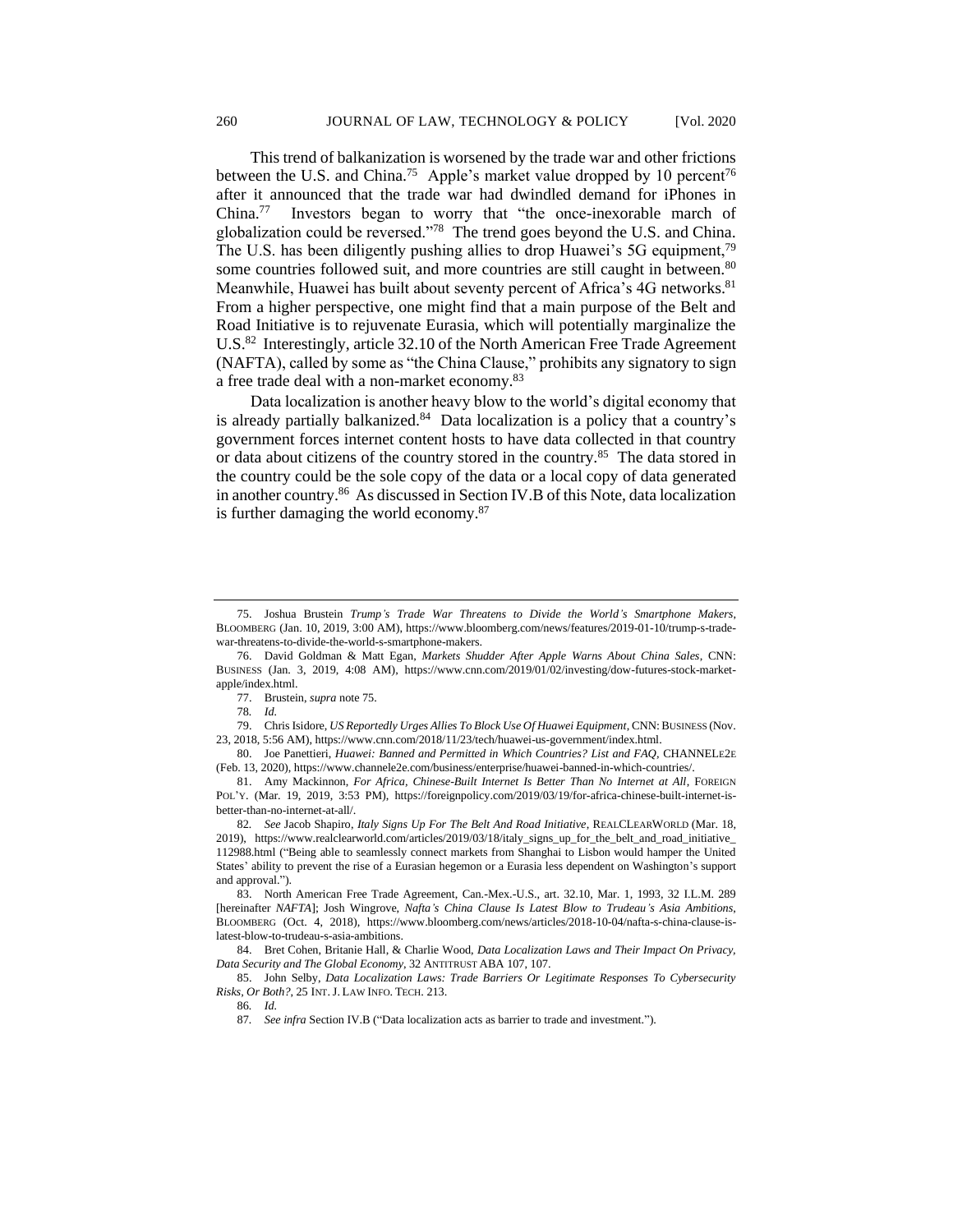#### III. ANALYSIS

#### *A. Big Data: It Is Here to Stay Although Not Welcomed by Everyone*

## *1. Big Data's Invasion of Privacy*

The most serious criticism of big data is its invasion of privacy.<sup>88</sup> In 2017, when a Tinder user asked Tinder for her personal data, she received 800 pages of information, including not only all of her tinder messages, but also her "Facebook 'likes,' links to where [her] Instagram photos would have been had [she] not previously deleted the associated account, [her] education, the age-rank of men [she] was interested in, how many Facebook friends [she] had and when and where every online conversation with every single one of [her] matches happened . . . . "89

More recent is Facebook's Cambridge Analytica scandal.<sup>90</sup> Cambridge Analytica was hired by President Trump's election campaign, and it acquired data collected from Facebook, including users' identities, friend network and "likes."<sup>91</sup> It mapped users' "personality traits" based on the data, and then used the "personality traits" to target audiences with digital political ads.<sup>92</sup> These intrusions might seem to be an inevitable consequence of the age of big data.<sup>93</sup> It is not coincidental that Facebook's founder Mark Zuckerberg once declared that "the age of privacy is over."<sup>94</sup> Similarly, Vint Cerf, Google's "Chief Internet Evangelist," suggested that the concept of privacy might be a "historical anomaly."<sup>95</sup> But the backlash of the Cambridge Analytica scandal in the U.S., along with the debate in response to Edward Snowden's revelations of the surveillance program PRISM, shows that Americans' expectation of privacy in the age of big data is still alive and well.<sup>96</sup>

# *2. Big Data's Charm*

Of course, big data is not without any merit. For example, big data is promising to solve and prevent crime. $\frac{97}{7}$  Internet and cellphone habits of the

<sup>88.</sup> Marshall Kirkpatrick*, Facebook's Zuckerberg Says the Age of Privacy Is Over*, READWRITE (Jan. 9, 2010), http://readwrite.com/2010/01/09/facebooks\_zuckerberg\_says\_the\_age\_of\_privacy\_is\_ov#awesm=~oo2 UUoqssyO3eq.

<sup>89.</sup> Judith Duportail, *I Asked Tinder for My Data. It Sent Me 800 Pages Of My Deepest, Darkest Secrets*, THE GUARDIAN (Sept. 26, 2017, 2:10 PM), https://www.theguardian.com/technology/2017/sep/26/tinderpersonal-data-dating-app-messages-hacked-sold.

<sup>90.</sup> Kevin Granville, *Facebook And Cambridge Analytica: What You Need To Know As Fallout Widens*, N.Y. TIMES (Mar. 19, 2018), https://www.nytimes.com/2018/03/19/technology/facebook-cambridge-analyticaexplained.html.

<sup>91</sup>*. Id.*

<sup>92</sup>*. Id.*

<sup>93.</sup> Neil M. Richards & Jonathan H. King, *Big Data Ethics*, 49 WAKE FOREST L.REV. 393, 397–98 (2014). 94. Kirkpatrick, *supra* note 88.

<sup>95.</sup> Richards & King, *supra* note 93; Gregory Ferenstein, *Google's Cerf Says "Privacy May Be An Anomaly,"* TECHCRUNCH (Nov. 20, 2013, 4:06 PM), http://techcrunch.com/2013/11/20/googles-cerf-saysprivacy-may-be-an-anomaly-historically-hes-right/.

<sup>96.</sup> Richards & King, *supra* note 93.

<sup>97</sup>*. Id.* at 407–08.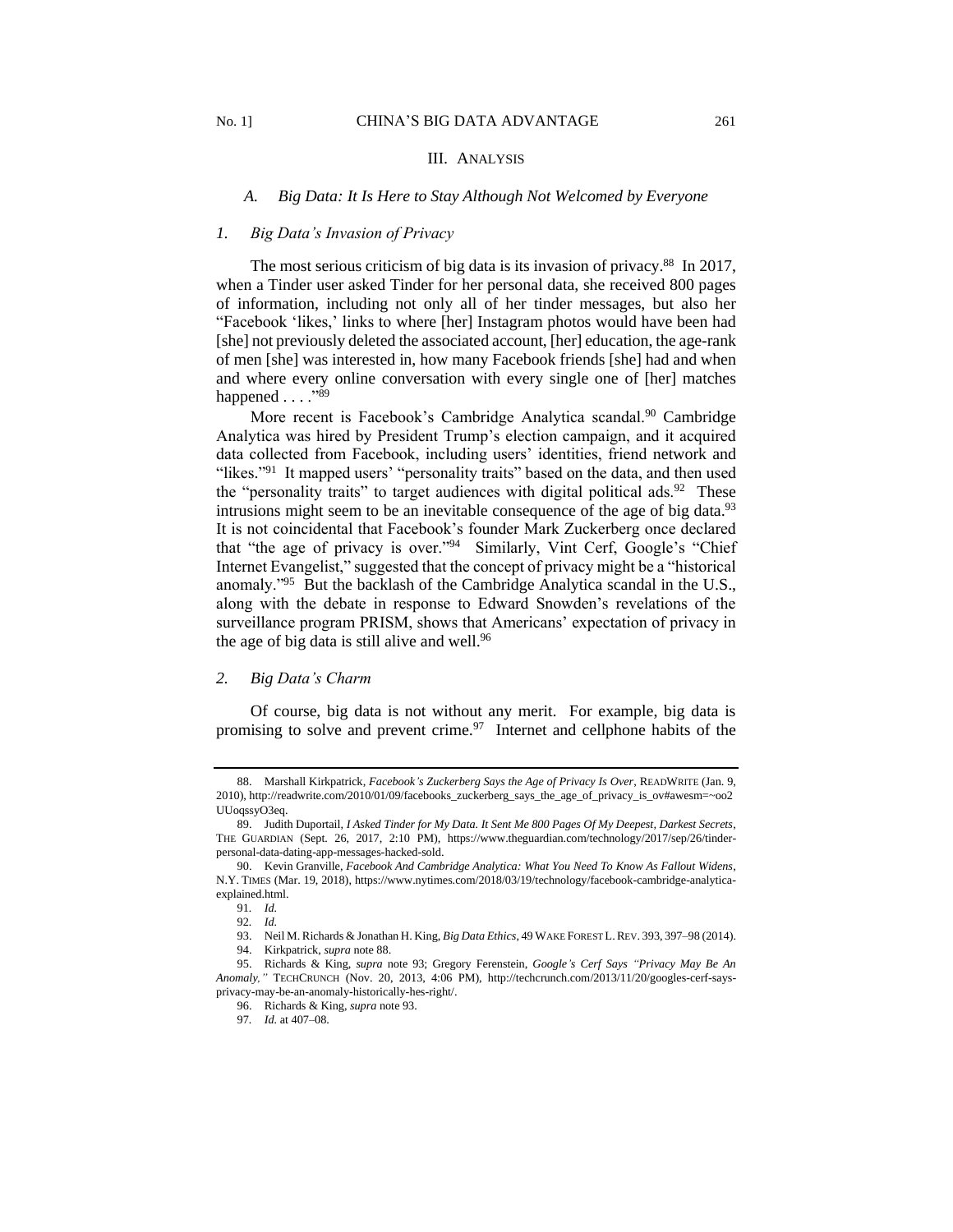perpetrators in hate crimes can be useful in stopping tragedies before the perpetrators have the chance to carry out their plan.<sup>98</sup> Incidents like the Nice truck attack, the Orlando gay nightclub shooting and the Tree of Life Synagogue Shooting did not have to happen.<sup>99</sup> Big data could also help provide underserved populations easier access to financial services.<sup>100</sup> According to the World Bank, seventy-five percent of the world's poor do not have a bank account due to reasons like poverty, costs and travel distances.<sup>101</sup> Big data conglomerates and social networks' desire to obtain more data, along with the growing use of mobile phones, may facilitate and transform access to financial services for the underserved.<sup>102</sup> Big data is also able to reduce high school dropout rates,<sup>103</sup> detect infections,<sup>104</sup> and increase energy efficiency.<sup>105</sup>

Interestingly, big data is driving the development of technologies themselves.<sup>106</sup> In science research based on data-intensive computing, human kind is now "at a stage of development that is analogous to when the printing press was invented."<sup>107</sup> For instance, big data promotes the advance of ecological science,<sup>108</sup> ocean science,<sup>109</sup> medical science,<sup>110</sup> and scientific infrastructure.<sup>111</sup> More importantly, big data is also the life blood of AI.<sup>112</sup>

Vast amounts of data are needed in the field of deep learning, the main technology driving the rise of artificial intelligence  $(AI)$ .<sup>113</sup> The AI race is deemed to be "a space-race redux, where world superpowers battle to define

101. Asli Demirguc-Kunt & Leora Klapper, *Measuring Financial Inclusion: The Global Findex Database* 11–19 (The World Bank Dev. Research Grp., Working Paper No. 6025, 2012).

102. Packin & Lev-Aretz, *supra* note 100.

106. THE FOURTH PARADIGM: DATA-INTENSIVE SCIENTIFIC DISCOVERY xi–xv (2009).

<sup>98.</sup> Frederic Gilles Sourgens, *The Privacy Principle*, 42 YALE J. INT'L L. 345, 347 (2017)

<sup>99</sup>*. Id.*

<sup>100</sup>*. See* Nizan Geslevich Packin & Yafit Lev-Aretz, *Big Data and Social Netbanks: Are You Ready to Replace Your Bank?*, 53 HOUS. L. REV. 1211, 1242–46 (2016) (explaining that expansion of big data goliaths and social networks into the financial services market provides millennials a better option versus the traditional banking system, and provides the underserved population easy access to financial service).

<sup>103.</sup> Big Data and Analytics: Seeking Foundations for Effective Privacy Guidance, CTR. FOR INFO. POL'Y LEADERSHIP (Feb. 2013) 6–7 (discussing efforts to reduce the high school drop-out rate using student record analysis in Mobile County, Alabama).

<sup>104.</sup> Brian Proffitt, *Big Data Analytics May Detect Infections Before Clinicians*, ITWORLD (Apr. 12, 2012), http://www.itworld.com/big-datahadoop/267396/big-data-analytics-may-detect-infection-clinicians.

<sup>105</sup>*. See generally* Omer Tene & Jules Polonetsky, *Big Data For All: Privacy And User Control In The Age Of Analytics*, 11 NW. J. TECH. & INTELL. PROP. 239, 241 (2013) (stating big data helps conserve our natural resources by making our use of electricity more efficient).

<sup>107</sup>*. Id.* at xi.

<sup>108.</sup> James R. Hunt, Dennis D. Baldocchi & Catharine van Ingen, *Redefining Ecological Science Using Data*, *In* MICROSOFT, THE FOURTH PARADIGM: DATA-INTENSIVE SCIENTIFIC DISCOVERY 21, 21 (2009).

<sup>109.</sup> John R. Delaney & Roger S. Barga, *A 2020 Vision for Ocean Science*, *in* MICROSOFT, THE FOURTH PARADIGM: DATA-INTENSIVE SCIENTIFIC DISCOVERY 27, 27 (2009).

<sup>110.</sup> Iain Buchan, John Winn & Chris Bishop, *A Unified Modeling Approach to Data-Intensive Healthcare*, *in* MICROSOFT, THE FOURTH PARADIGM: DATA-INTENSIVE SCIENTIFIC DISCOVERY 91 (2009).

<sup>111.</sup> Mark R. Abbott, *A New Path for Science?, in* MICROSOFT, THE FOURTH PARADIGM: DATA-INTENSIVE SCIENTIFIC DISCOVERY 111, 111 (2009).

<sup>112.</sup> Steven Hansen, *How Big Data Is Empowering AI and Machine Learning*? HACKER NOON (Nov. 24, 2017), https://hackernoon.com/how-big-data-is-empowering-ai-and-machine-learning-4e93a1004c8f.

<sup>113.</sup> Cade Metz, *As China Marches Forward on A.I., the White House Is Silent*, N.Y. TIMES (Feb. 12, 2018), https://www.nytimes.com/2018/02/12/technology/china-trump-artificial-intelligence.html.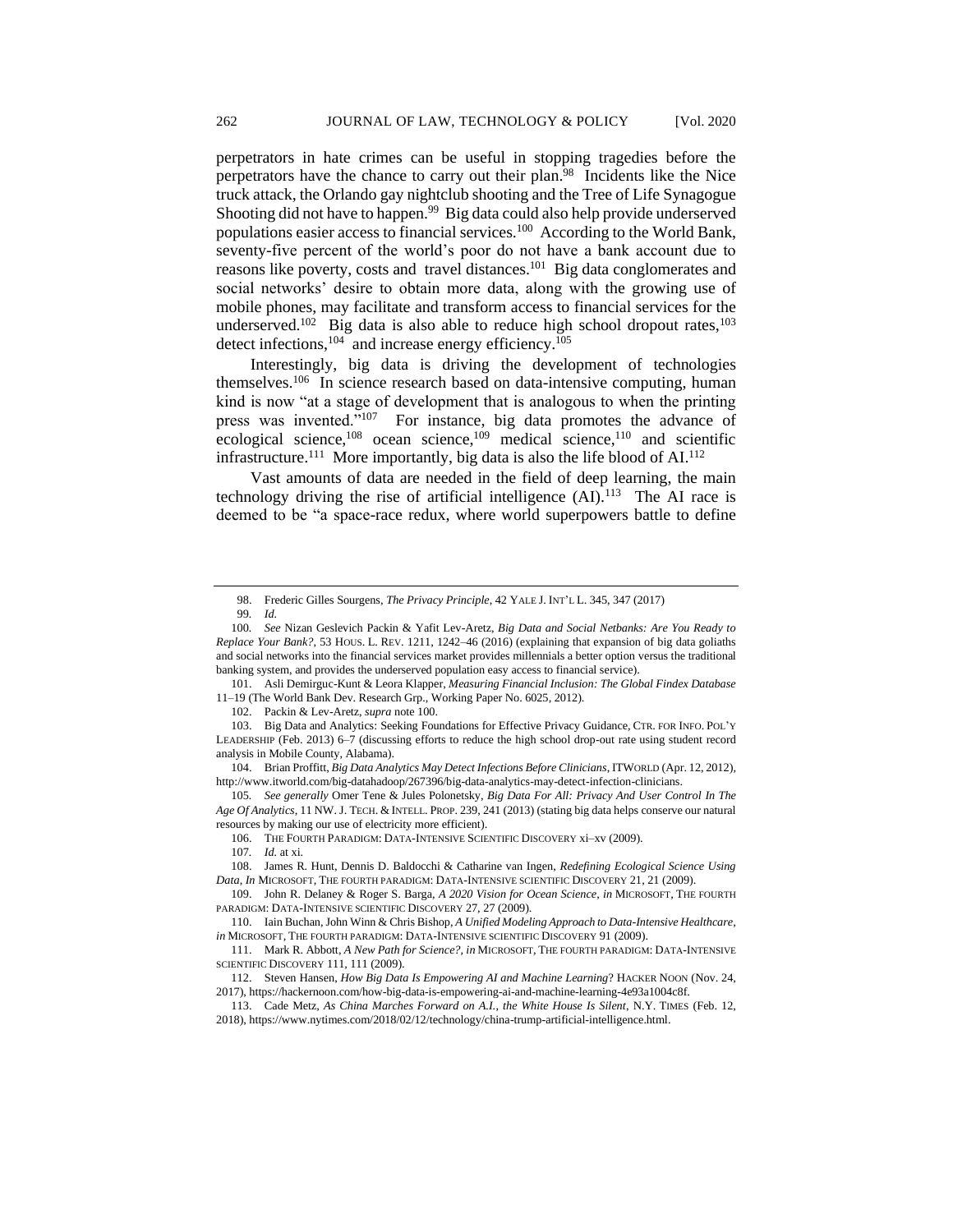generations of technology to come."<sup>114</sup> China is investing at least 7 billion dollars in AI through  $2030$ ,<sup>115</sup> and has an ambitious plan to treat AI like a Chinese version of the Apollo 11 lunar mission, which could "stoke national pride and spark agenda-setting technology breakthroughs."<sup>116</sup> The European Commission also intends to invest 24 billion dollars between 2018 and 2020.<sup>117</sup> The U.S. did not have a central AI policy until February 2019,<sup>118</sup> but is currently still the leader in this field.<sup>119</sup> The inaction prior to 2019 seems to be an unintentional mistake rather than a strategic decision.<sup>120</sup>

AI will also manifest its power in global economic growth.<sup>121</sup> PricewaterhouseCoopers (PwC) projects that AI could contribute up to 15.7 trillion dollars to the world economy in 2030, more than the current annual GDP of China and India combined.<sup>122</sup> It is predicted that China will then take home 7 trillion dollars of the 15.7 trillion dollars.<sup>123</sup>

AI may change the dynamics of the high technology industries in a fundamental way.<sup>124</sup> The high technology industry has been in an "Age of Discovery," where a country's advantage depends on brilliant engineers and breakthrough insights, but due to AI, the industry is now entering an "Age of Implementation," where engineers do not have to be geniuses.<sup>125</sup> What matters most will instead be the access to abundant data.<sup>126</sup> In this respect, the current situation is in favor of Chinese companies, for a host of reasons, including China's 800 million internet users and the fact that Chinese netizens "channel more of their daily activities through mobile phones than their American counterparts."<sup>127</sup> There are also several other reasons: the lack of meaningful

- 118. Baker, *supra* note 35.
- 119. Metz, *supra* note 113.

120*. See* Shirin Ghaffary, *Trump's Executive Order on AI, Explained*, VOX (Feb. 13, 2019, 9:40 AM), https://www.vox.com/2019/2/13/18222433/trump-executive-order-ai-explained (suggesting that the "American AI Initiative" is just "hollow words", which is far-reaching and provides no additional funds); Frederick Kempe, *The US is Falling Behind China in Crucial Race for AI Dominance*, CNBC (Jan. 26, 2019, 7:00 AM), https://www.cnbc.com/2019/01/25/chinas-upper-hand-in-ai-race-could-be-a-devastating-blow-to-the-west.html (the Trump administration was absent from the discussion of international data governance norms at the annual meeting of the World Economic Forum due to the government shutdown); Ali Breland, *Experts fear US losing ground to China on AI*, THE HILL (Feb. 14, 2018, 6:00 AM), https://thehill.com/policy/technology/373733 experts-fear-us-losing-ground-to-china-on-ai (although the White House claimed that it had an unpublished AI plan, many in the AI industry and academia were still puzzled by "federal disinterest in AI").

121. Peter H. Diamandis, *China Is Quickly Becoming an AI Superpower*, SINGULARITYHUB (Aug. 29, 2018), https://singularityhub.com/2018/08/29/china-ai-superpower/.

122. SIZING THE PRIZE: WHAT'S THE REAL VALUE OF AI FOR YOUR BUSINESS AND HOW CAN YOU CAPITALISE?, PRICEWATERHOUSE COOPERS 4 (2007).

124. Clay Chandler, *How China's Rise as AI Superpower Could Reshape the World*, FORTUNE (Sept. 26, 2018, 7:49 AM), http://fortune.com/2018/09/26/china-ai-superpower-book-review/.

127*. Id.*

<sup>114.</sup> Dave Gershgorn, *Forget The Space Race, The AI Race Is Just Beginning*, WORLD ECONOMIC FORUM (May 8, 2018), https://www.weforum.org/agenda/2018/05/ai-is-the-new-space-race.

<sup>115</sup>*. Id.*

<sup>116.</sup> Metz, *supra* note 113.

<sup>117.</sup> Gershgorn, *supra* note 114.

<sup>123</sup>*. Id.* at 7.

<sup>125</sup>*. Id.*

<sup>126</sup>*. Id.*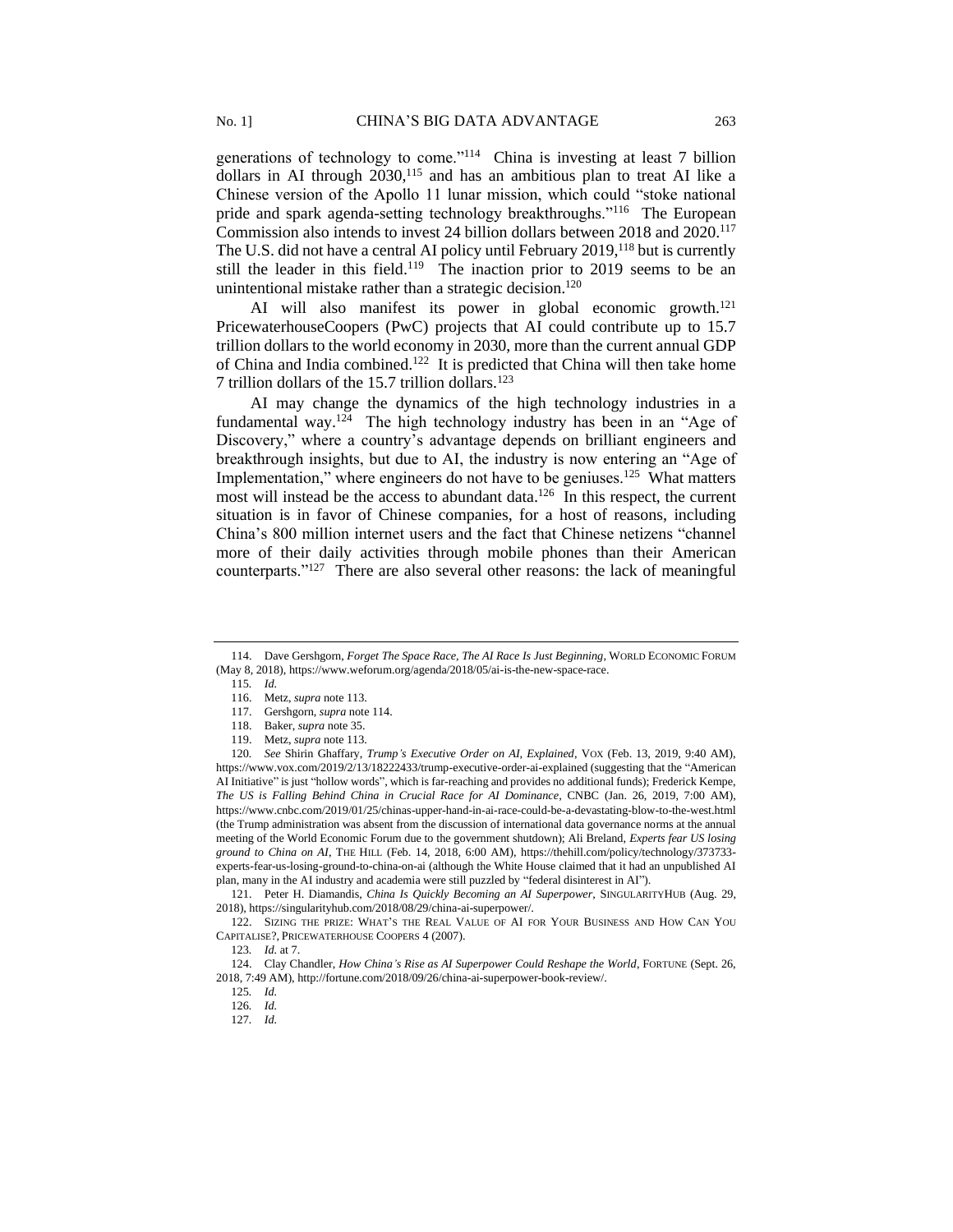legal protection of privacy in China; data localization due to Chinese laws;<sup>128</sup> and Chinese citizens' indifference to their right to privacy.<sup>129</sup>

More importantly, the possible AI-driven advantages in technology and economy may "compound with interest."<sup>130</sup> The more data one has in the first place, the better AI applications you can build, which will enable you to collect more data.<sup>131</sup> "AI will become concentrated, because of the inputs required to pull it off," says Tim Hwang, who leads the Harvard-MIT Ethics and Governance of AI Initiative.<sup>132</sup>

It is true that citizens' privacy is violated at times due to data gathering, but it is unwise for governments to adopt a laissez-faire approach to big data because of its potential impact on technologies,<sup>133</sup> the world economy<sup>134</sup> and geopolitics.<sup>135</sup> Therefore, the rest of this Note will discuss how big data is treated differently in the U.S. and China, and what the U.S. should do to secure its interests.

## *B. Data and Privacy in the United States and China*

# *1. Legal Protection for Privacy in China*

One cannot talk about privacy in China without mentioning China's cybersecurity law (CSL).<sup>136</sup> The CSL demonstrates Beijing's mentality when it comes to privacy protection, which is more about national security than individual rights.<sup>137</sup>

The CSL can be seen as part of a larger legal framework governing cyberspace.<sup>138</sup> How the law might operate is better understood if it is read along with other "mutually reinforcing parts of China's evolving cyber governance system."<sup>139</sup> Samm Sacks, a senior fellow at the Center for Strategic and International Studies, notes that key highlights of the framework include the CSL, Encryption Law, National Security Law, Counterterrorism Law,

136*. See* Zhonghua Renmin Gongheguo Wangluo Anquan Fa (中华人民共和国网络安全法) [Cybersecurity Law] (promulgated by the Standing Comm. Nat'l People's Cong., Nov. 7, 2016, effective June 1, 2017), http://www.npc.gov.cn/npc/xinwen/2016-11/07/content\_2001605.htm [hereinafter CSL].

<sup>128.</sup> Chris Mirasola, *U.S. Criticism of China's Cybersecurity Law and the Nexus of Data Privacy and Trade Law*, LAWFARE (Oct. 10, 2017, 12:00 PM), https://www.lawfareblog.com/us-criticism-chinascybersecurity-law-and-nexus-data-privacy-and-trade-law.

<sup>129.</sup> Susan Ariel Aaronson & Patrick Leblond, *Another Digital Divide: The Rise of Data Realms and its Implications for the WTO*, 21 J. INT. ECON. L. 245 (2018).

<sup>130.</sup> Nicholas Thompson & Ian Bremmer, *The AI Cold War That Threatens Us All*, WIRED (Oct. 23, 2018, 6:00 AM), https://www.wired.com/story/ai-cold-war-china-could-doom-us-all/.

<sup>131</sup>*. Id.*

<sup>132</sup>*. Id.*

<sup>133.</sup> Hunt et al., *supra* note 108.

<sup>134.</sup> Diamandis, *supra* note 121.

<sup>135.</sup> Chandler, *supra* note 124.

<sup>137.</sup> Samm Sacks, *China's Cybersecurity Law Takes Effect: What to Expect*., LAWFARE (June 1, 2017, 10:56 AM), https://www.lawfareblog.com/chinas-cybersecurity-law-takes-effect-what-expect.

<sup>138</sup>*. See id.* ("The CSL is better understood as the 'keystone in an arch' of the Xi government's larger buildout of a legal framework for security controls in cyberspace.").

<sup>139</sup>*. Id.*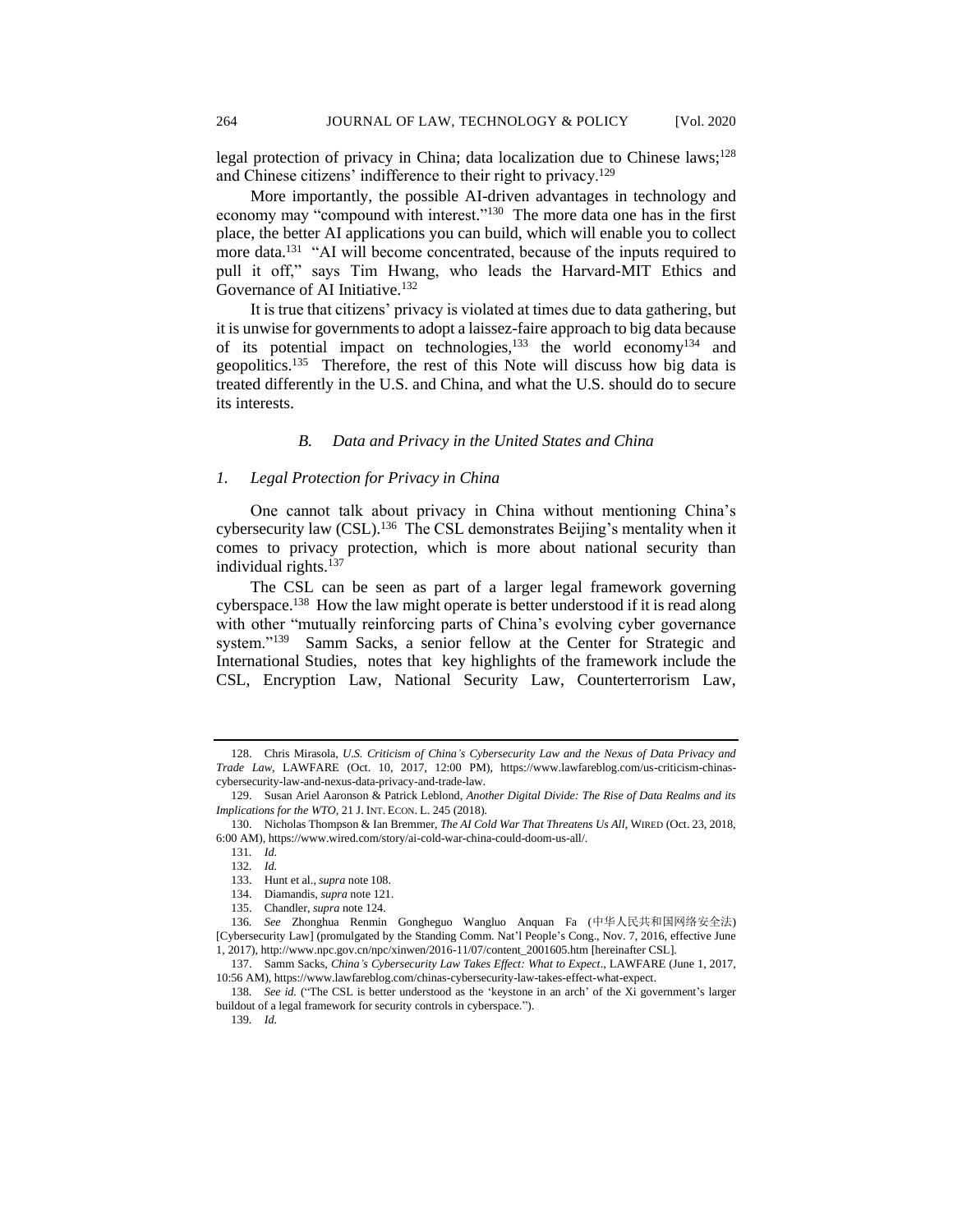International Cybersecurity Strategy, and *Made in China 2025*.<sup>140</sup> Therefore, the framework shows that national security is the real focus.

This observation can also be confirmed by Xi Jinping's dictum "without cybersecurity there is no national security."<sup>141</sup> Protection of personal data is hardly a priority of the Chinese government, especially when compared to national security.<sup>142</sup> Therefore, it is not difficult to understand why the CSL leaves many opportunities for the Chinese government or third parties to intrude upon Chinese citizens' privacy, although it apparently offers Chinese citizens unprecedented protection of their data privacy.<sup>143</sup> For instance, under the CSL, network operators are required to protect individuals' privacy, but individuals will not be able to claim any remedies for the infringements of their privacy by the Chinese government.<sup>144</sup>

Another problem with the CSL's efforts to protect personal data is its vague language.<sup>145</sup> On the one hand, the vagueness gives much flexibility to policymakers on how to implement the CSL.<sup>146</sup> On the other hand, as some have complained, the law is so vague and ambiguous that it is subject to broad interpretation.<sup>147</sup> It has also been suggested that the government created the ambiguities on purpose to have leeway to target internet companies when necessary.<sup>148</sup>

Besides the CSL, there are many other venues for data protection in China, some of which are shown by the key highlights provided by Samm Sacks.<sup>149</sup> In addition, China's Tort Liability Law and Criminal Law also provide general protection for personal information.<sup>150</sup> However, counterintuitively, more legal venues make data protection in China more difficult, because the responsibility would lie in the hands of a plurality of Chinese authorities, who regulate and govern in their own sectors.<sup>151</sup> While ideally this overlap of jurisdictions should increase the likelihood that a violation of right to privacy will be detected and the violators punished,<sup>152</sup> it is common in China that relevant administrative agencies have no incentive to make sure that their responsibilities are fulfilled

<sup>140</sup>*. Id.*

<sup>141.</sup> Mirasola, *supra* note 128.

<sup>142.</sup> Aaronson & Leblond, *supra* note 129.

<sup>143.</sup> Jyh-An Lee, *Hacking into China's Cybersecurity Law*, 53 WAKE FOREST L. REV. 57, 100 (2018).

<sup>144</sup>*. Id.* at 100–01.

<sup>145.</sup> Liudmyla Balke, *China's New Cybersecurity Law and U.S.-China Cybersecurity Issues*, 58 SANTA CLARA L. REV. 137, 159 (2018).

<sup>146</sup>*. Id.*

<sup>147.</sup> Lee, *supra* note 143, at 62.

<sup>148</sup>*. Id.*

<sup>149.</sup> Sacks, *supra* note 137.

<sup>150.</sup> Zhonghua Renmin Gongheguo Qinquan Zeren Fa (中华人民共和国侵权责任法) [China's Tort Liability Law and Criminal Law] (promulgated by the Standing Comm. Nat'l People's Cong., Dec. 26, 2009, effective July 1, 2010), http://www.gov.cn/flfg/2009-12/26/content\_1497435.htm; *see* Bo Zhao & G.P. (Jeanne) Mifsud Bonnici, *Protecting EU Citizens' Personal Data In China: A Reality Or A Fantasy?*, 24 INT. J. LAW INFO. TECH. 128 (2016) (discussing personal data protection in China from the lens of the EU citizen).

<sup>151.</sup> Zhao & Bonnici, *supra* note 150, at 128.

<sup>152.</sup> Xingxing Li, *An Economic Analysis of Regulatory Overlap and Regulatory Competition: The Experience of Interagency Regulatory Competition in China's Regulation of Inbound Foreign Investment*, 67 ADMIN. L. REV. 685, 710 (2015).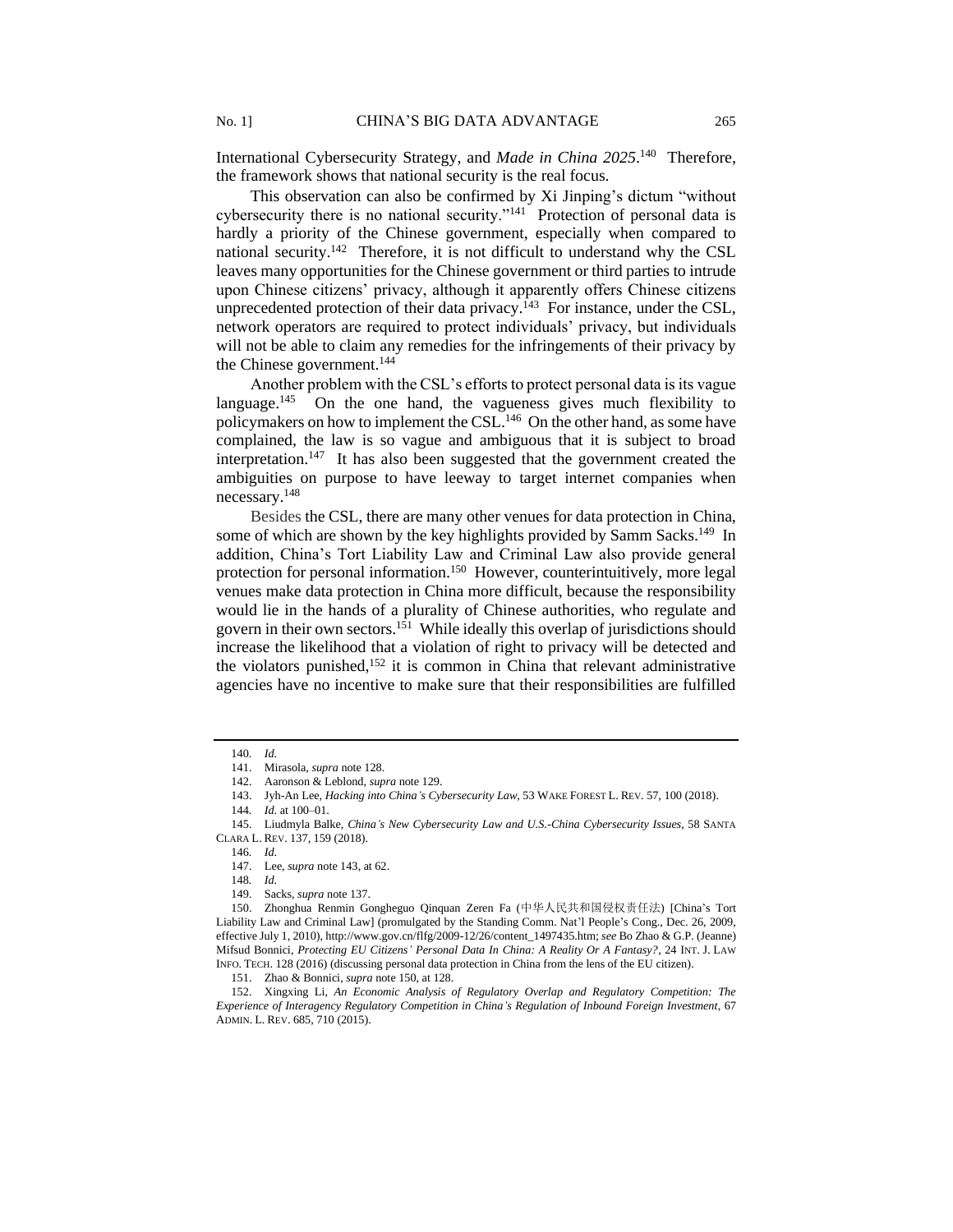when they are simply "one of the many gatekeepers," as observed by some scholars.<sup>153</sup>

Also, historically the term "privacy" did not exist in Chinese laws and regulations until the Tort Liability Law was enacted at the end of 2009.<sup>154</sup> This indifferent attitude can be corroborated by the fact that China is not a party to the International Covenant on Civil and Political Rights or other human rights treaties involving privacy protections.<sup>155</sup> It is thus not surprising that privacy protections offered by Chinese laws have been significantly less robust than those in other countries.<sup>156</sup>

#### *2. Legal Protection for Privacy in the United States*

Unlike in China, the legal concept of "privacy" in the U.S. came into being as early as  $1891$ .<sup>157</sup> However, although the American public has little faith in governmental and private organizations to protect their data,<sup>158</sup> the U.S. is similar to China in that there are only, "piecemeal legislative responses at the federal level."<sup>159</sup> The federal government only regulates certain kinds of sensitive information (e.g., health and financial) while creating, "overlapping and contradictory protections."<sup>160</sup> The Health Insurance Portability and Accountability Act (HIPAA) for example, the United States' main health privacy and security law, "only applies to 'covered entities' holding 'protected health information."<sup>161</sup> Similarly, the Family Educational Rights and Privacy Act (FERPA) only protects data of children under thirteen.<sup>162</sup>

U.S. common law does include tort liability for invasions of privacy. <sup>163</sup> The Restatement (Second) of Torts provides that the right of privacy is invaded by (a) unreasonable intrusion upon the seclusion of another; (b) appropriation of the other's name or likeness; (c) unreasonable publicity given to the other's

<sup>153</sup>*. Id.* at 710–11. *See* Wang Di (王地), *Zhengfu Bumeng "Tipiqiu", Gai Xiu Yi* (政府部门*"*踢皮球*"*, 该休矣) [*It's Time for Governmental Agencies to Stop Passing the Buck*], JIANCHA RIBAO (检察日报)[ PROCURATORATE DAILY], Oct. 23, 2014, at 5, *available at* http://newspaper.jcrb.com/html/2014-10/23/ content\_170597.htm (noting that governmental agencies passing the buck might threaten the legitimacy of the Chinese government).

<sup>154.</sup> Aaronson & Leblond, *supra* note 129, at 235.

<sup>155.</sup> Frederic Gilles Sourgens, *The Privacy Principle*, 42 YALE J. INT'L L. 345, 358 (2017); *see* Status of Treaties: International Covenant on Civil and Political Rights (Jan. 15, 2020), https://treaties.un.org/Pages/ ViewDetails.aspx?src=TREATY&mtdsg\_no=IV-4&chapter=4&clang=\_en (China has signed the Covenant, but has not ratified it).

<sup>156.</sup> James D. Fry, *Privacy*, *Predictability, And Internet Surveillance In The U.S. And China: Better The Devil You Know?*, 37 U. PA.J. INT'L L. 419, 440 (2015).

<sup>157</sup>*. See* Ken Gormley, *One Hundred Years of Privacy*, 1992 WIS. L. REV. 1335, 1335 (1992) ("[I]n the winter of 1890-91, that Samuel Warren and Louis Brandeis published their now famous article in the *Harvard Law Review*, entitled simply: *The Right to Privacy*.").

<sup>158.</sup> Aaron Smith, *Americans and Cybersecurity*, PEW RESEARCH CENTER (Jan. 26, 2017), https://www.pewresearch.org/internet/2017/01/26/americans-and-cybersecurity/.

<sup>159.</sup> NUALA O'CONNOR, COUNCIL ON FOREIGN RELATIONS, REFORMING THE U.S. APPROACH TO DATA PROTECTION AND PRIVACY (2018), *available at* https://www.cfr.org/report/reforming-us-approach-dataprotection.

<sup>160</sup>*. Id.*

<sup>161.</sup> Pub. L. No. 104–191, 110 Stat. 1936, 1991; O'CONNOR,*supra* note 159.

<sup>162.</sup> 20 U.S.C. § 1232g (2018).

<sup>163.</sup> Frederic Gilles Sourgens, *The Privacy Principle*, 42 YALE J. INT'L L. 345, 379 (2017).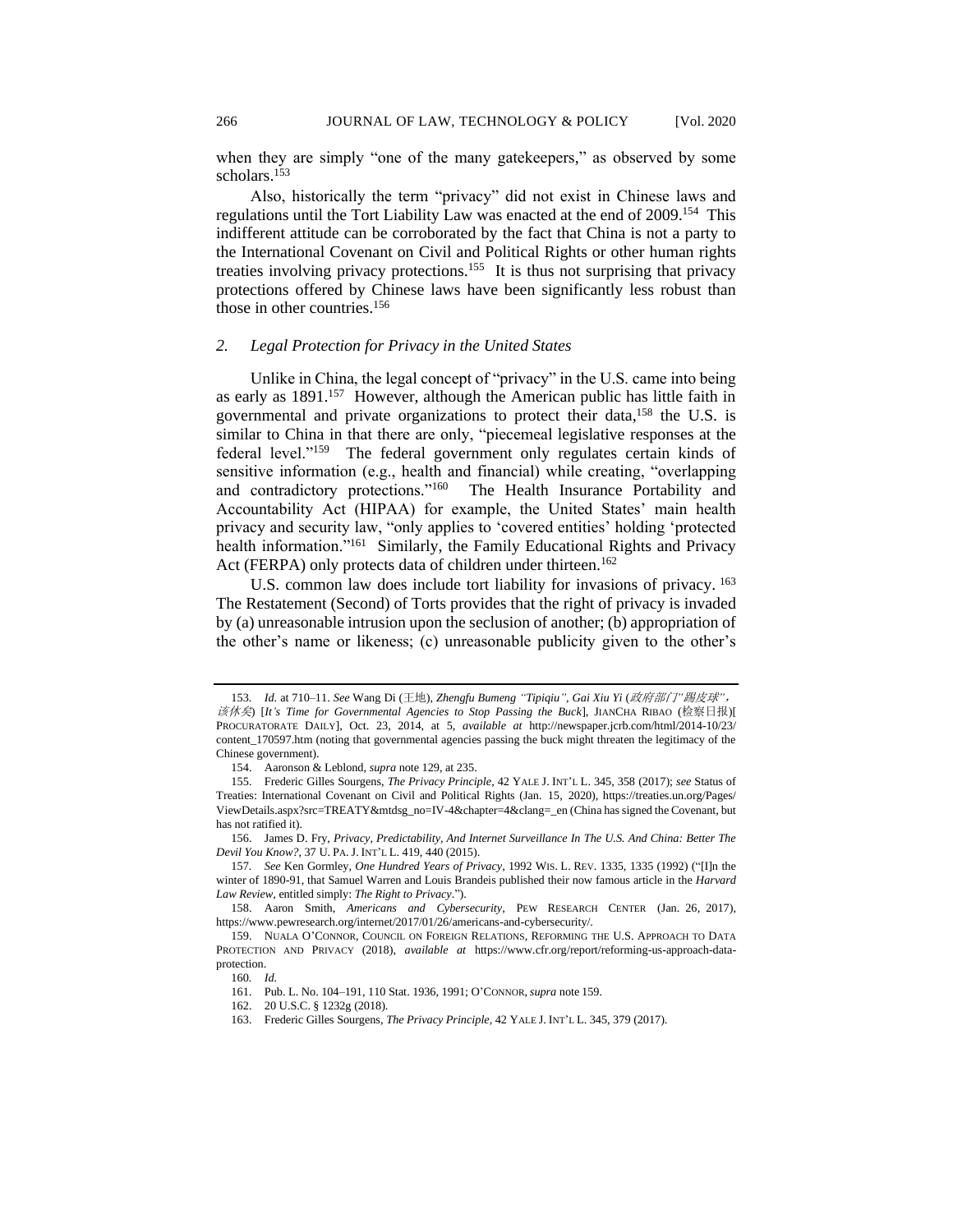private life; and by (d) publicity that unreasonably places the other in a false light before the public.<sup>164</sup> But the tort remedies are inadequate, because they fail in particular situations.<sup>165</sup> For example, there is no cause of action for a violation of privacy if data about citizens are collected when they are, "on the public streets."166

State laws do not help either. On the one hand, state laws governing privacy and data lack uniformity.<sup>167</sup> As of September 2018, all fifty states and the District of Columbia have enacted laws requiring individuals to be notified if their information is compromised.<sup>168</sup> But the laws have different and even incompatible provisions regarding what kinds of personal information are protected, who are covered, and what constitutes a breach.<sup>169</sup> On the other hand, some of the state laws might violate the Constitution.<sup>170</sup> Several experts have argued that, for example, the California Consumer Privacy Act could regulate business that does not have significant ties to the state, and therefore likely unconstitutional.<sup>171</sup>

Some might hope that the statutory "unfair acts and practices" authority of the Federal Trade Commission (FTC) will come to the rescue of data security,<sup>172</sup> but it does not solve the problem. The FTC is "the chief federal agency" to carry out privacy policy and enforcement, $173$  and its role enables it to develop its actions "into a rich jurisprudence that is effectively the law" of personal

<sup>164.</sup> RESTATEMENT (SECOND) OF TORTS §§ 652A-E (AM. LAW INST. 1977).

<sup>165.</sup> LEGISLATIVE ASSEMBLY OF NEW BRUNSWICK, PRIVACY IN GENERAL, *available at* https://www.gnb.ca/legis/business/committees/previous/reports-e/privacy2/P2e4-e.asp.

<sup>166.</sup> LARRY W THOMAS, LIABILITY OF TRANSPORTATION ENTITY FOR THE UNINTENTIONAL RELEASE OF SECURE DATA OR THE INTENTIONAL RELEASE OF MONITORING DATA ON MOVEMENTS OR ACTIVITIES OF THE PUBLIC 43 (2016).

<sup>167.</sup> O'CONNOR *supra* note 159.

<sup>168.</sup> NAT'L CONG. OF STATE LEGISLATURES, SECURITY BREACH NOTIFICATION LAWS (2018), *available at* http://www.ncsl.org/research/telecommunications-and-information-technology/security-breach-notificationlaws.aspx.

<sup>169.</sup> O'CONNOR *supra* note 159.

<sup>170.</sup> Wendy Davis, *California Privacy Law May Violate Constitution, Some Privacy Experts Contend*, MEDIAPOST (Jan. 18, 2019), https://www.mediapost.com/publications/article/330758/california-privacy-lawmay-violate-constitution-s.html.

<sup>171.</sup> Letter from Eric Goldman, Santa Clara University, to California Legislature re California Consumer Privacy Act (Jan. 17, 2019) (on file with Santa Clara University School of Law) ("The CCPA's purported application to activity outside of California raises substantial Constitutional concerns and potentially exposes the state to expensive and distracting litigation. More importantly, it causes tremendous uncertainty and possibly wasted expenditures for businesses without real ties to California")*. See* Pike v. Bruce Church, 397 U.S. 137, 142 (1970) (ruling that, "Where the statute regulates even-handedly to effectuate a legitimate local public interest, and its effects on interstate commerce are only incidental, it will be upheld unless the burden imposed on such commerce is clearly excessive in relation to the putative local benefits."); Nicholas F. Palmieri III, *Who Should Regulate Data?: An Analysis of the California Consumer Privacy Act and Its Effects on Nationwide Data Protection Laws*, 11 HASTINGS SCI. & TECH. L.J. 37, 40 (2020) ("the CCPA will likely have significant difficulties overcoming the [Dormant Commerce Clause and First Amendment] challenges presented here, particularly because it provides little benefit in return for imposing significant burden on out-of-state actors."). *But see* Mallory Ursul, *The States' Role in Data Privacy: California Consumer Privacy Act Versus Dormant Commerce Clause*, 52 SUFFOLK U. L. REV. 577, 594 (2019) (arguing that CCPA is constitutional).

<sup>172.</sup> Justin (Gus) Hurwitz, *Data Security and the FTC's UnCommon Law*, 101 IOWA L. REV. 955, 963 (2016).

<sup>173</sup>*. Protecting Consumer Privacy and Security*, F.T.C. (last visited Feb. 23, 2020), https://www.ftc.gov/ news-events/media-resources/protecting-consumer-privacy-security.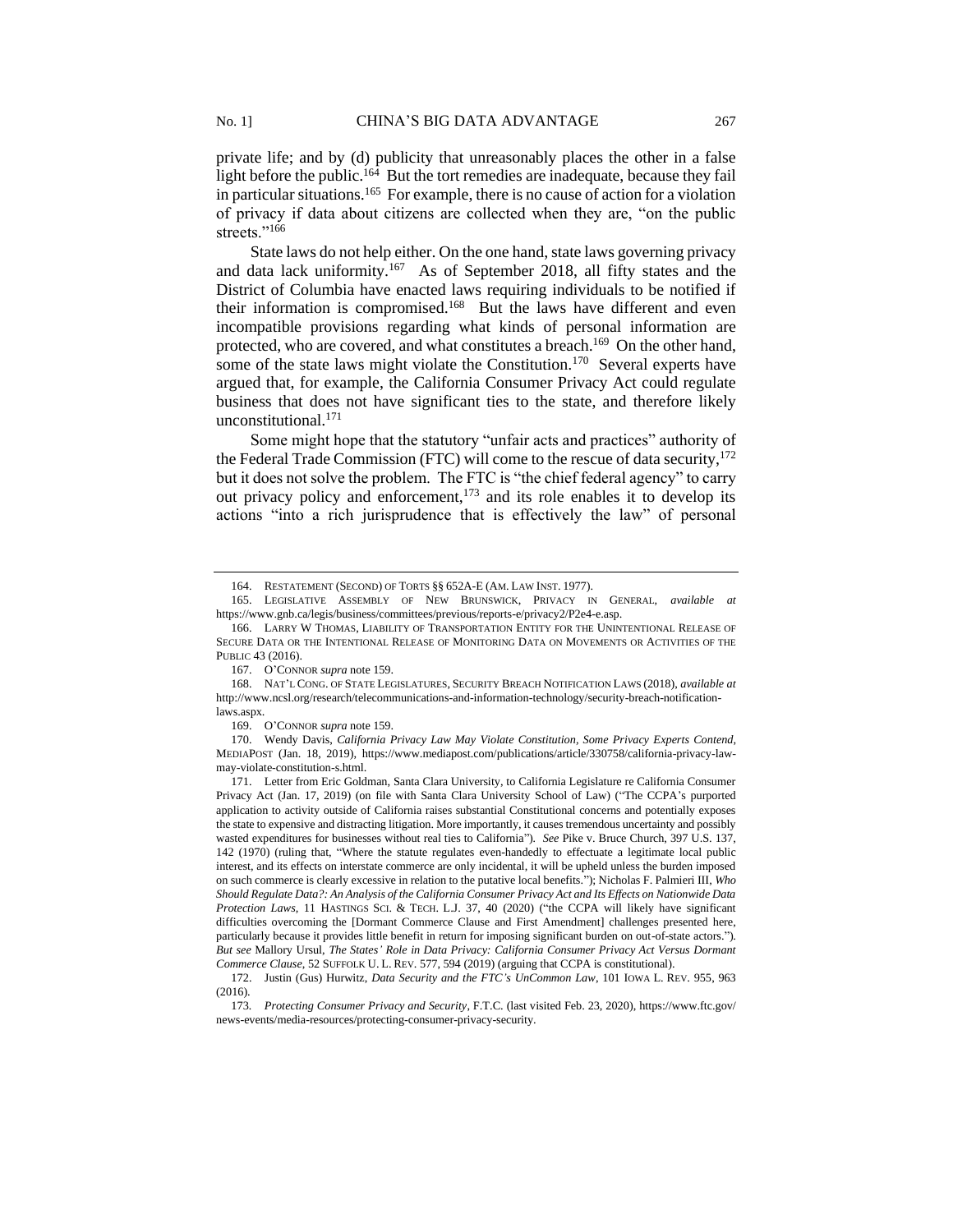information.<sup>174</sup> Generally, when deciding whether it should bring an action, the FTC focuses on two scenarios: (1) when a company misrepresents data security or misappropriates private data (i.e. the "deception" prong); or (2) when a company fails to protect the data from risks of breaches (i.e. the "unfairness" prong).<sup>175</sup> Nonetheless, because of its obscurity the FTC's "handbook" is not a perfect substitute of a comprehensive federal law on privacy.<sup>176</sup> It also does not help that nearly all FTC actions end in settlements.<sup>177</sup> Furthermore, companies are pushing back the FTC citing its lack of legal authority to police data-security practices.<sup>178</sup> It is also argued that the FTC has limited jurisdiction over entities like banks, insurance companies, and nonprofit organizations.<sup>179</sup>

Neither China nor the U.S. has an overarching data protection regime such as the EU General Data Protection Regulation (GDPR).<sup>180</sup> This exposes the personal data of both countries' citizens to risks. But the patchwork of protections in the U.S. might have an unintended consequence not found in China: the unnecessary deterrence of data gathering.<sup>181</sup> This century's economy will be fueled by data, but the lack of clear rules greatly discourages companies in the U.S. to secure data whether the company is acting in good faith or not.<sup>182</sup>

# *3. Different Social Attitudes*

## a. U.S. Citizens Are Generally Wary of Data Gathering

According to a survey conducted by Pew Research, Americans have strong views about their personal data and freedom from surveillance in daily life.<sup>183</sup> Ninety percent of adults feel that "controlling what information is collected about them is important."<sup>184</sup> This attitude is not surprising in light of the

<sup>174.</sup> Daniel J. Solove & Woodrow Hartzog, *The FTC and the New Common Law of Privacy*, 114 COLUM. L. REV. 583, 589 (2014).

<sup>175</sup>*. Id.* at 585. *But see* LabMD, Inc. v. Fed. Trade Comm'n, 894 F.3d 1221 (11th Cir. 2018) (highlighting that the FTC's authority under the unfairness prong was seriously challenged, but the Eleventh Circuit eventually declined to evaluate the authority); Julia Whall, *Policing Cyberspace: The Uncertain Future of Data Privacy and Security Enforcement in the Wake of Labmd*, 60 B.C.L. REV. E-SUPPLEMENT II.-149, II.–154 (2019) ("The FTC's broad exercise of authority under the unfairness prong has proved controversial among scholars.").

<sup>176</sup>*. See id. at* 589 ("[A] large domain of the U.S. privacy regulatory framework", that is the FTC's jurisprudence, "primarily consists of a relatively obscure body of doctrines that scholars have not analyzed in depth.").

<sup>177</sup>*. Id*. at 588.

<sup>178</sup>*. See* LabMD, Inc. v. Fed. Trade Comm'n, 894 F.3d 1221, 1227 (11th Cir. 2018) (LabMed argued that FTC didn't have the general authority to regulate data security in the health care space); FTC v. Wyndham Worldwide Corp., 799 F.3d 236, 250 (3d Cir. 2015).

<sup>179.</sup> O'CONNOR, *supra* note 159.

<sup>180.</sup> Zhao & Bonnici, *supra* note 150.

<sup>181</sup>*. See* O'CONNOR, *supra* note 159 ("Companies need clearer rules, and individuals need to be able to incentivize companies to secure data.").

<sup>182</sup>*. Id. See also* Guy Chazan, *SAP Raises Fears Over EU Data Privacy Rules*, FINANCIAL TIMES (Jan. 15, 2017), https://www.ft.com/content/22d5e078-d9a1-11e6-944b-e7eb37a6aa8e ("The more bureaucracy, the more complexity you have in your business segment, the harder it is to grow fast, and speed is what matters these days.  $\dots$ ").

<sup>183.</sup> MARY MADDEN AND LEE RAINIE, PEW RESEARCH CENTER, AMERICANS' VIEWS ABOUT DATA COLLECTION AND SECURITY (2015).

<sup>184</sup>*. Id.*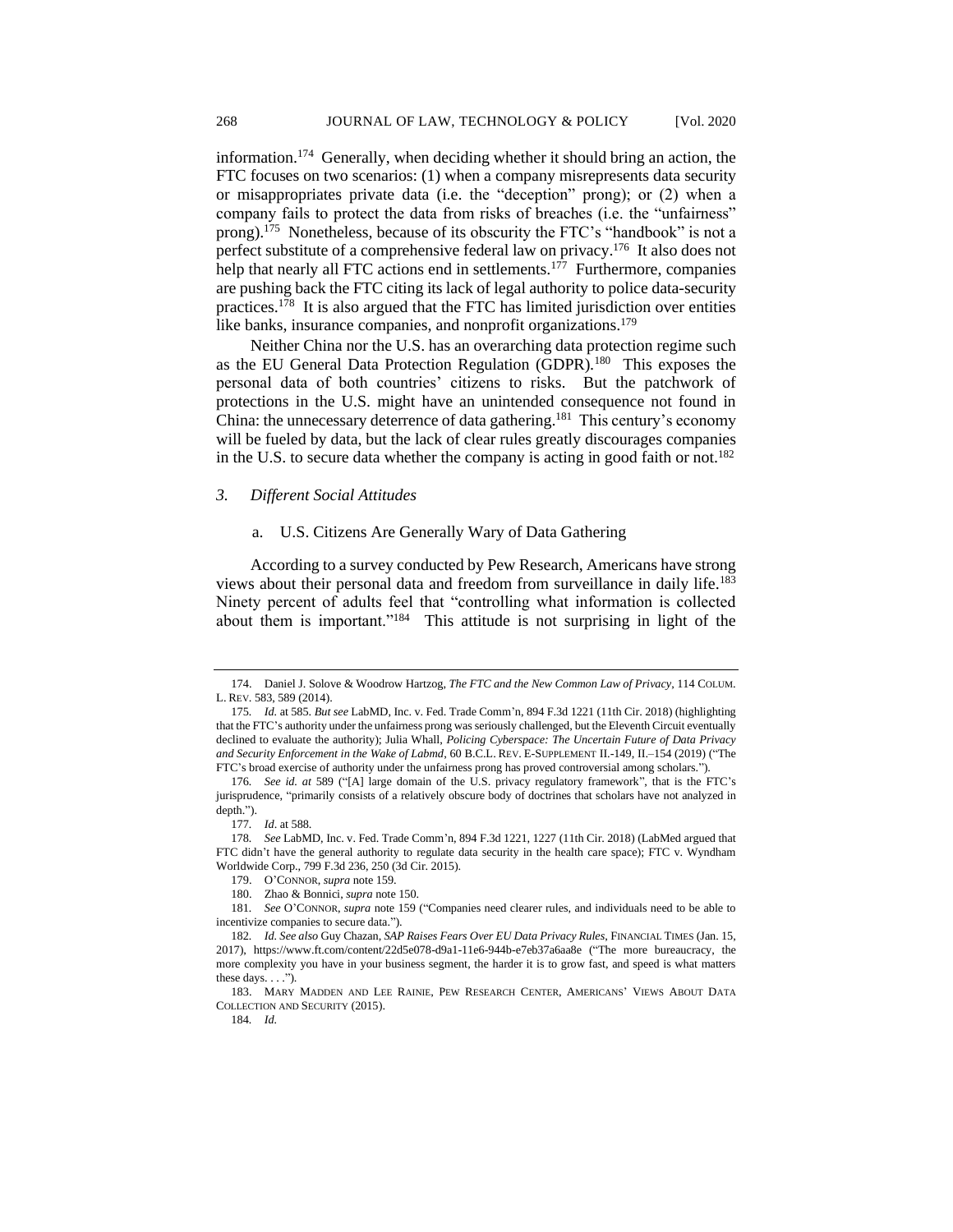aftermath of Facebook's Cambridge Analytica scandal,<sup>185</sup> and the heated debate over Edward Snowden's revelation of PRISM.<sup>186</sup>

American citizens' attitude toward data gathering might be explained by the fact that they have long been exposed to the concept of privacy. Firstly, the right to privacy is inherent in the common law,<sup>187</sup> which the American Colonies adopted from England in the sixteenth century.<sup>188</sup> In 1970s, the landmark Supreme Court case, *Roe v. Wade,* focused on the constitutionality of laws that restricted access to abortions.<sup>189</sup> One of the decision's main conclusions is that a "zone of privacy" exists under the Constitution, and the right to privacy includes the abortion decision.<sup>190</sup> This well-known decision and all the controversies around it changed the conversations about privacy, and left American believing that privacy was something they could expect as citizens.<sup>191</sup> By the nineteen-eighties, reality shows and confessional memoirs further made Americans realize "how valuable a commodity privacy is."<sup>192</sup> The 2016 election and Facebook's Cambridge Analytica scandal made it clear that personal information might even be an imminent national security concern.<sup>193</sup> Recently, the soaring number of data breach reports make Americans even more anxious.<sup>194</sup>

# b. Chinese Citizens Generally Embrace Data Gathering

In contrast to the U.S., the concept of "privacy as a fundamental human right" is relatively new to Chinese citizens for various reasons.<sup>195</sup> First, the Chinese word for privacy (*yinsi* 隐私) has a negative connotation, which often reminds Chinese people of "illicit secrets," selfishness and conspiracy.<sup>196</sup> More

<sup>185</sup>*. See* Terrell McSweeny, *Psychographics, Predictive Analytics, Artificial Intelligence, & Bots: Is The FTC Keeping Pace?*, 2 GEO. L. TECH. REV. 514, 514 (2018) (describing how the Cambridge Analytica scandal provoked intense reaction).

<sup>186</sup>*. See generally The Resilient Foundation of Democracy: The Legal Deconstruction of the Washington Post's Condemnation of Edward Snowden*, 93 IND. L.J. 533, 535–37 (2018) (providing background information on the controversy surrounding Edward Snowden).

<sup>187.</sup> Louis Menand, *Why Do We Care So Much About Privacy?*, NEW YORKER (June 18, 2018), https://www.newyorker.com/magazine/2018/06/18/why-do-we-care-so-much-about-privacy.

<sup>188.</sup> RC Dale, *The Adoption of the Common Law by the American Colonies*, 24 A.L. REG. 553, 553 (1882). 189. Roe v. Wade, 410 U.S. 113 (1973).

<sup>190</sup>*. Id.* at 152–54.

<sup>191.</sup> Alexandra Samuel, *What Roe v. Wade Means for Internet Privacy*, JSTOR (July 17, 2018), https://daily.jstor.org/what-roe-v-wade-means-for-internet-privacy.

<sup>192</sup>*. Id.*

<sup>193.</sup> Duncan Hollis, *The Influence of War; The War for Influence*, 32 TEMP. INT'L & COMP. L.J. 31, 38 (2018).

<sup>194</sup>*. See* Hurst, *supra* note 63 (explaining that GDPR requires mandatory reports of data breaches, which is an important factor contributing the growing number of data breach reports).

<sup>195.</sup> Aaronson & Leblond, *supra* note 129.

<sup>196.</sup> Zhang Xinbao (张新宝), *Woguo Yinsiquan Baohu Falü Zhidu De Fazhan* (我国隐私权法律保护制 度的发展) [*The Development of China's Privacy Law*], *Guojia Jianchaguan Xueyuan Xuebao* (国家检察官学 院学报) [*Journal of National Prosecutors College*], Vol. 18, no. 2, Apr. 2010, at 11, available at http://www.cqvip.com/qk/82198x/201002/33633704.html; *see also* Kenneth Neil Farrall, *Global Privacy in Flux: Illuminating Privacy Across Cultures in China and the U.S.*, INT'L J. OF COMM., 2 (2008), 993, 1011 ("[M]uch of China's neo-Confucian scholarship has considered [the Chinese equivalent of 'private'] to be synonymous with selfish interests.").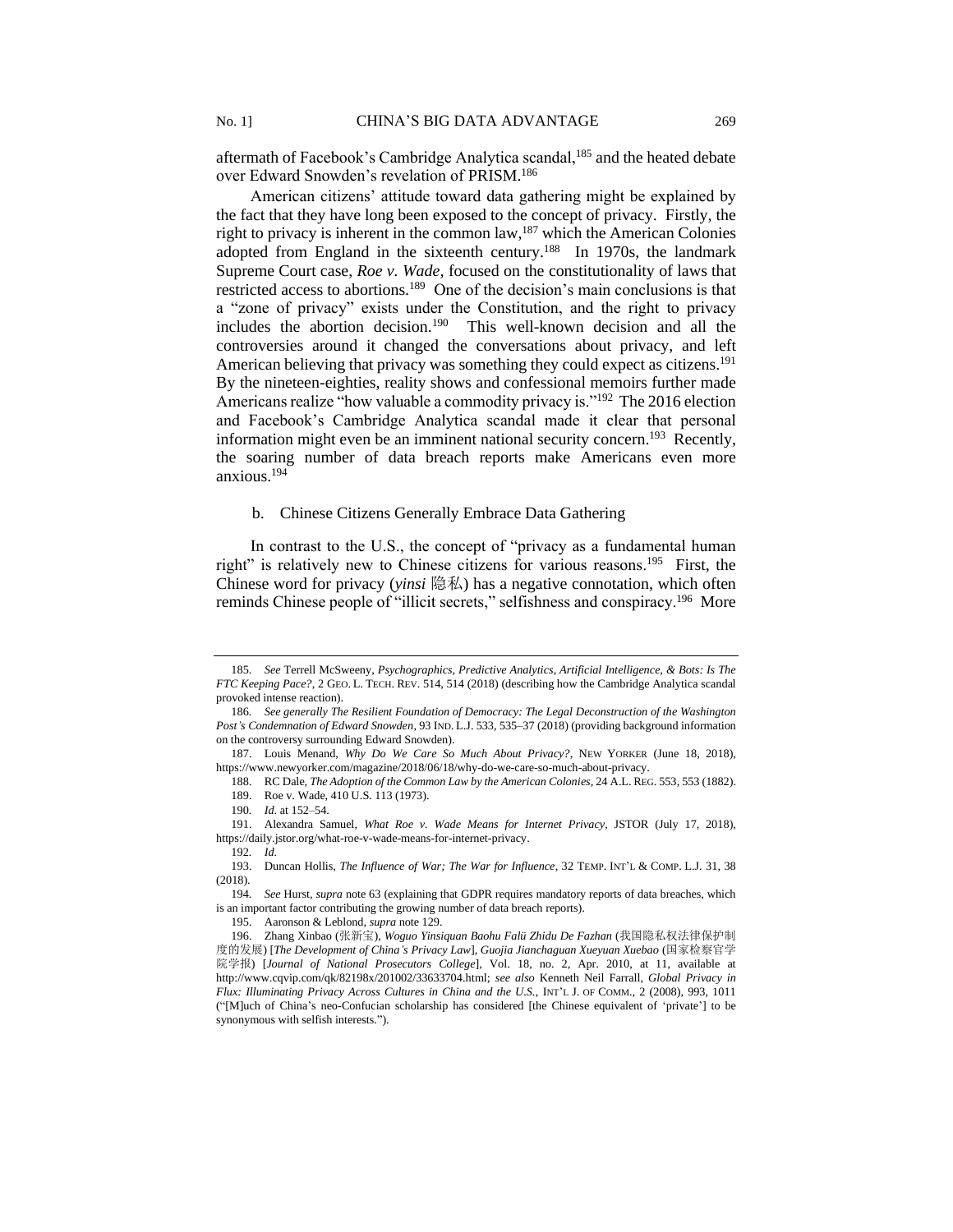specifically, one meaning of the character 隐 is "secret,"<sup>197</sup> and the character 私 can mean "selfish."<sup>198</sup> Second, privacy in China is more about being left alone physically than freedom from data gathering.<sup>199</sup> Third, the widespread nationalist sentiment among Chinese citizens, against the backdrop of the Chinese government's plan to develop its big data industry, $200$  compels many Chinese citizens to think that data gathering might benefit the country and therefore is generally a good thing.<sup>201</sup> Finally, Chinese citizens are generally not aware of the rampant intrusions upon their right to privacy, $202$  probably because of the inadequate reports on data gathering by Chinese media<sup>203</sup> and the fact that Chinese citizens are busy enjoying the conveniences brought by big data applications. The latter is demonstrated by the popularity of Alipay's Sesame Score among Chinese citizens.<sup>204</sup> Alipay is a "super app."<sup>205</sup> It is like a combination of Amazon, Apple News, Groupon, American Express, Citibank, and YouTube, all of which siphon up data from users.<sup>206</sup> The Sesame Score makes use of the data-collecting powers of Alipay to calculate a credit score based on an individual's activities.<sup>207</sup> People with medium-to-high scores enjoy a wide range of perks, including renting cars without a deposit, special waiting rooms at rail stations, and even better rates for currency exchange.<sup>208</sup> Young college students without any credit history are able to instantly borrow money from Alipay because of their previous spending on Alibaba's e-commerce platforms.<sup>209</sup> Imagine Jeff Bezos helping to pay your tuition if you spend enough on Amazon.

A recent survey also confirms Chinese citizens' support of data gathering.<sup>210</sup> Only 1.4 percent of the respondents disapprove of the Social Credit

208. Charlie Campbell, *How China Is Using "Social Credit Scores" to Reward and Punish Its Citizens*, TIME, http://time.com/collection/davos-2019/5502592/china-social-credit-score/ (last visited Feb. 23, 2020).

<sup>197.</sup> Online Chinese Dictionary, https://www.chinese-dictionary.org/ (search "隐").

<sup>198.</sup> Online Chinese Dictionary, https://www.chinese-dictionary.org/ (search "私").

<sup>199.</sup> Aaronson & Leblond, *supra* note 129; Farrall, *supra* note 196 (Chinese people value territorial privacy).

<sup>200</sup>*. See infra* Section II.A.

<sup>201</sup>*. See* Hurst, *supra* note 63 (mentioning that Chinse people value economic growth more than privacy); Aaronson & Leblond, *supra* note 129 ("[Chinese citizens have been subject to government propaganda on the importance of data collection for security and social stability.").

<sup>202.</sup> Aaronson & Leblond, *supra* note 129.

<sup>203</sup>*. See* David Bandurski, *Beijing Eyes Stake In Every Influential Chinese Media Company—Should They Worry?*, FORBES (Oct. 16, 2017), https://www.forbes.com/sites/insideasia/2017/10/16/beijing-eyes-stake-inevery-influential-chinese-media-company-should-they-worry/#7fd27ca8715d (detailing how Beijing tightened its control of Chinese media).

<sup>204.</sup> John Gapper, *Alibaba's Social Credit Rating Is A Risky Game*, FINANCIAL TIMES (Feb. 20, 2018), https://www.ft.com/content/99165d7a-1646-11e8-9376-4a6390addb44.

<sup>205.</sup> Mara Hvistendahl, *Inside China's Vast New Experiment In Social Ranking*, WIRED (Dec. 14, 2017), https://www.wired.com/story/age-of-social-credit/.

<sup>206</sup>*. Id.*

<sup>207</sup>*. Id.*

<sup>209.</sup> Masha Borak, *Debt: The Secret Sauce of Alibaba's Singles Day Success*, TECHNODE (Nov. 22, 2017), https://technode.com/2017/11/22/huabei-singles-day/.

<sup>210.</sup> Nik Dawson, *China's Social Credit System: Privacy Invasion or State Innovation?*, BITS & ATOMS (Sept. 1, 2018), https://bitsandatoms.co/chinas-social-credit-system-privacy-invasion-or-state-innovation/ #easy-footnote-bottom-13-297.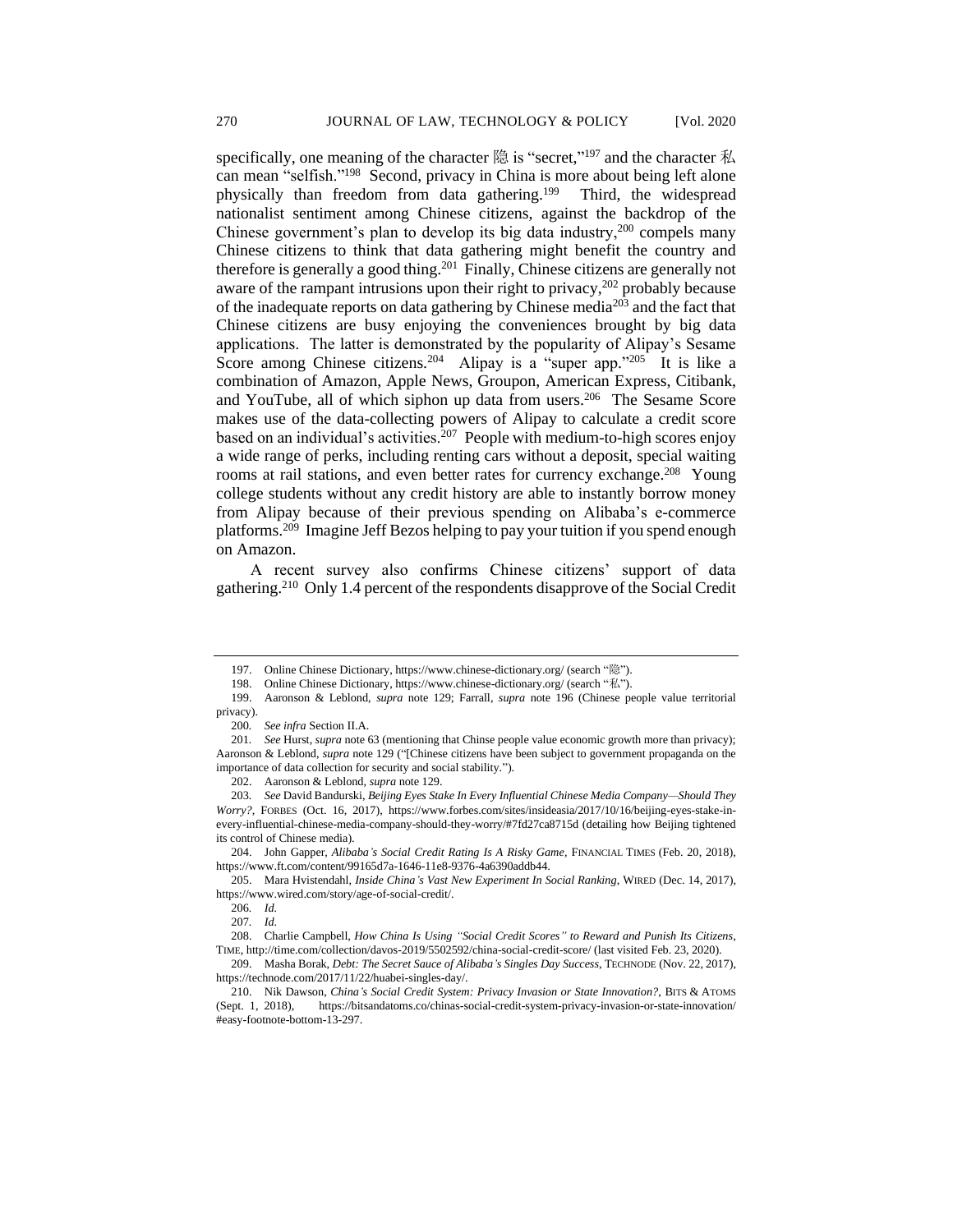System.<sup>211</sup> As many as eighty percent of the respondents approve of it.<sup>212</sup> Interestingly, the governmental part of the Social Credit System enjoys a higher approval rate than its commercial counterparts, like the Sesame Score.<sup>213</sup> However, it is important to note that concerns over data and privacy are on the rise in China.<sup>214</sup> A survey jointly conducted by Tencent and China Central Television showed that 76.3 percent of the respondents believe that some forms of AI are a threat to their privacy.<sup>215</sup>

# *C. Chinese Tech Industry's Edge over Its U.S. Counterparts*

The differences between the U.S. and China regarding how big data and privacy is viewed and treated, as discussed in Section III.B. of this Note have an immediate impact on the two countries' technology industries.

As for the AI industry, which is mostly fueled by data, the U.S. is currently ahead of China.<sup>216</sup> According to the World Intellectual Property Organization (WIPO), IBM still has the biggest AI patent portfolio followed by Microsoft.<sup>217</sup> But as previously discussed in Section III.A.2, China is catching up fast.<sup>218</sup> It has published more academic papers on AI than the U.S. since 2005.<sup>219</sup> Although questions remain about the quality of these Chinese papers, it is expected that the two countries will have an equal share of high-quality publications in AI by 2020.<sup>220</sup>

In the social media area, American companies are facing challenges. Recently, Apple had to disable the entire Group FaceTime function because of a flaw that allowed users to eavesdrop on their friends.<sup>221</sup> In April 2018, Facebook's CEO, Mark Zuckerberg, spent about eleven hours testifying on data privacy before Senate committees in the wake of the Cambridge Analytica scandal.<sup>222</sup> Facebook later announced its "pivot to privacy," but few were

<sup>211.</sup> Genia Kostka, *China's Social Credit Systems and Public Opinion: Explaining High Levels of Approval* 12 (July 23, 2018), https://ssrn.com/abstract=3215138.

<sup>212</sup>*. Id.*

<sup>213</sup>*. Id.* at 13.

<sup>214.</sup> Zen Soo, *The Increasing Use Of Artificial Intelligence Is Stoking Privacy Concerns In China*, SCMP, (Mar. 5, 2018), https://www.scmp.com/business/companies/article/2135713/increasing-use-artificialintelligence-stoking-privacy-concerns.

<sup>215</sup>*. Id.*

<sup>216.</sup> Tom Simonite, *China Is Catching Up to the US in AI Research—Fast*, WIRED (Mar. 13, 2019, 10:00 AM), https://www.wired.com/story/china-catching-up-us-in-ai-research/.

<sup>217.</sup> Tom Miles, *U.S., China Take the Lead in Race for Artificial Intelligence: U.N.*, REUTERS (Jan. 13, 2019, 2:08 AM), https://www.reuters.com/article/us-tech-un/u-s-china-take-the-lead-in-race-for-artificialintelligence-u-n-idUSKCN1PP0U6.

<sup>218.</sup> Simonite, *supra* note 216; *see supra* Section III.A.2 (discussing the leap that China has taken in rapidly incorporating Big Data analytics).

<sup>219.</sup> Simonite, *supra* note 216.

<sup>220</sup>*. Id.*

<sup>221.</sup> Richard Morgan, *Apple Says FaceTime Spying Bug Won't Be Fixed Until Next Week*, N.Y. POST (Feb. 1, 2019, 1:23 PM), https://nypost.com/2019/02/01/apple-says-facetime-spying-bug-wont-be-fixed-until-nextweek/.

<sup>222.</sup> Nicholas Fandos, *Mark Zuckerberg Testimony: Senators Question Facebook's Commitment to Privacy*, N.Y. TIMES (Apr. 10, 2018), https://www.nytimes.com/2018/04/10/us/politics/mark-zuckerbergtestimony.html.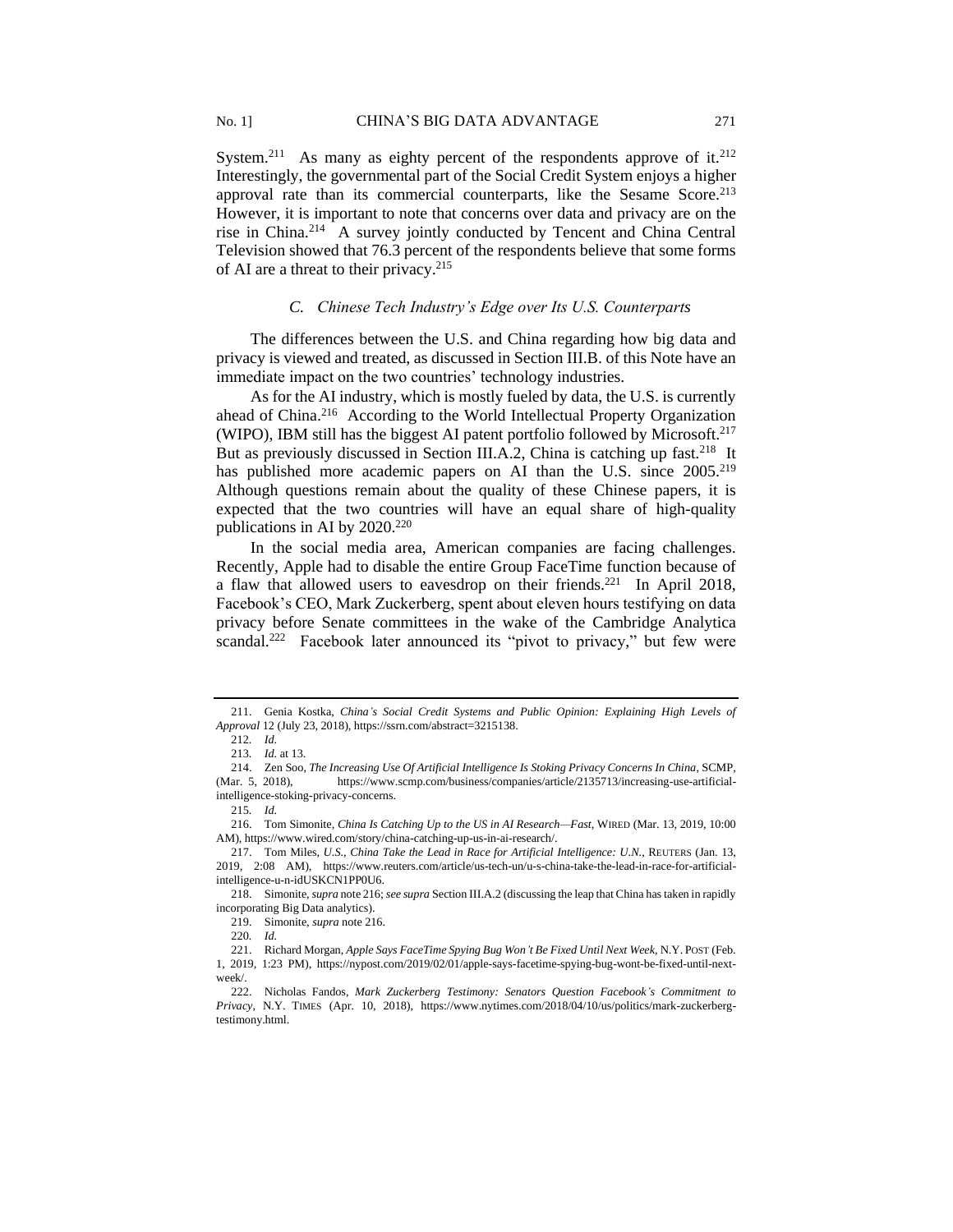convinced that the new plan would work.<sup>223</sup> As of March 2019, because of its privacy practices, Facebook was under investigations by the Federal Trade Commission, the Securities and Exchange Commission, and prosecutors from the Northern District of California and the Eastern District of New York.<sup>224</sup> Mark Zuckerberg argued during his testimony that some leeway was needed for American companies to innovate or they would "fall behind Chinese competitors."<sup>225</sup> There is some truth to his remark. Tencent, a Chinese technology giant, is collecting user data incessantly through its ubiquitous social media apps, including QQ and WeChat.<sup>226</sup> It processes and monitors users' messages, and even collects deleted messages, which will be shared with the Chinese government when requested.<sup>227</sup> However, almost no one in China bats an eye, and WeChat is growing more influential day by day.<sup>228</sup> WeChat's ecosystem also poses a serious challenge for Apple's App Store with the former offering countless "instant apps" within its own program.<sup>229</sup>

On the fintech front, there is no real American equivalent of Ant Financial. Ant Financial is an affiliate company of Alibaba and manages the Sesame Score, which is discussed in more details in Section III.B.3, and it is valued at about one hundred and fifty billion USD, more than the publicly traded Goldman Sachs.<sup>230</sup> What makes Ant Financial valuable is its ability to make use of big data to "make funds for consumers."<sup>231</sup> The closest American company to Ant Financial might be LendUp, whose mission is to "provide anyone with a path to better financial health."<sup>232</sup> But LendUp struggled at its early stage and had to be split up, because it failed to build the credit for the working poor that it promised

227. Devin Coldewey, *Chinese Government Admits Collection of Deleted WeChat Messages*, TECHCRUNCH (Apr. 30, 2018, 2:17 PM), https://techcrunch.com/2018/04/30/chinese-government-admitscollection-of-deleted-wechat-messages/.

229. Steven Millward, *China's Biggest Messaging App Is On A Collision Course With Apple*, TECHINASIA (Jan. 11, 2017), https://www.techinasia.com/wechat-instant-apps-versus-apple.

<sup>223.</sup> Bhaskar Chakravorti, *Facebook's Fake Pivot To Privacy*, FORBES (Mar. 11, 2019, 7:49 PM), https://www.forbes.com/sites/bhaskarchakravorti/ 2019/03/11/facebooks-fake-pivot-to-privacy/#cff4b86b37a5. 224. Fred Vogelstein, *Facebook's Sloppy Data-Sharing Deals Might Be Criminal*, WIRED (Mar. 14, 2019,

<sup>2:17</sup> PM), https://www.wired.com/story/facebooks-sloppy-data-sharing-deals-might-be-criminal/.

<sup>225</sup>*. See* Sacks, *supra* note 137 (quoting Mark Zuckerberg's remark that "there's a balance that's extremely important to strike. . .where you obtain special consent for sensitive features like face recognition, but. . .we still need to make it so that American companies can innovate in those areas, or else we're going to fall behind Chinese competitors.").

<sup>226.</sup> Daniel Rechtschaffen, *How China's Tech Empire Is Being Used To Gather Data On Its Citizens*, FORBES (Jan. 9, 2018, 8:45 PM), https://www.forbes.com/sites/danielrechtschaffen/2018/01/09/how-beijingbuilt-a-tech-empire-and-then-turned-it-against-its-citizens/#726df2db4424.

<sup>228</sup>*. See* Arjun Kharpal, *Everything You Need To Know About WeChat — China's Billion-User Messaging App*, CNBC (Feb. 4, 2019, 11:45 PM), https://www.cnbc.com/2019/02/04/what-is-wechat-china-biggestmessaging-app.html ("WeChat becomes like an app store as it tries to keep users connected to its ecosystem.").

<sup>230.</sup> Evelyn Cheng, *How Ant Financial Grew Larger Than Goldman Sachs*, CNBC (Jun. 8, 2018, 11:05 AM), https://www.cnbc.com/2018/06/08/how-ant-financial-grew-larger-than-goldman-sachs.html.

<sup>231</sup>*. Id.*

<sup>232.</sup> Tim Lucas, *Improving Financial Health By Improving Credit Scores*, LENDUP (Feb. 13, 2017), https://www.lendup.com/blog/improving-financial-health-by-improving-credit-scores.html.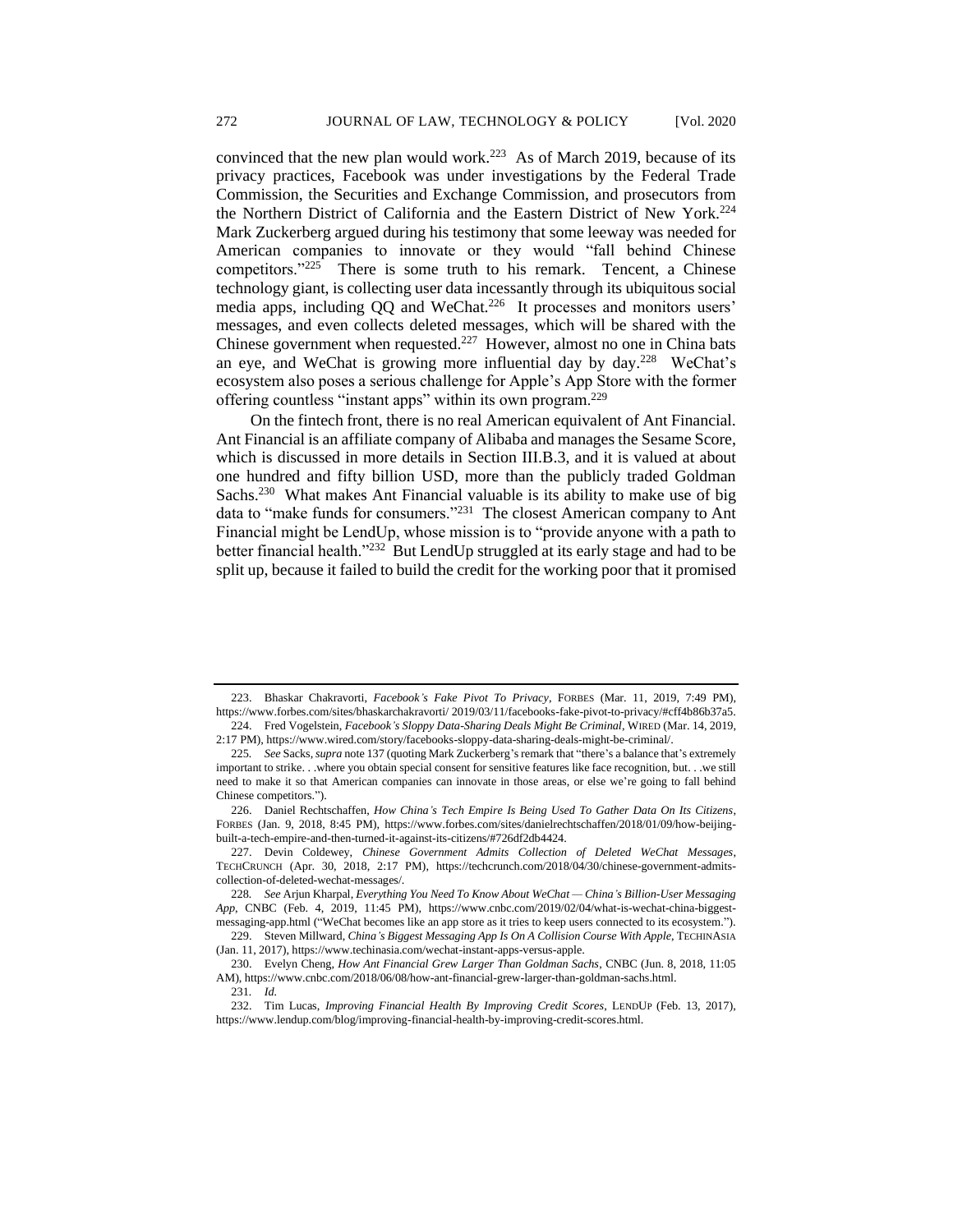to serve,  $233$  and it was not able to lower default rates by statistical modeling,  $234$ although it claimed that it had developed "a big data analytic engine to get a better picture of the borrower."<sup>235</sup> These failures may be caused by LendUp's limited data sources.<sup>236</sup>

#### *D. Data Localization*

Why does it matter that it is easier in one country to gather data than in another country due to reasons like legal systems and social attitude, if data can always flow freely between countries? The reason is that it cannot, due to data localization.

The United States of America, the European Union (EU) and China are on their way to dominate big data.<sup>237</sup> Each of these three "data realms" has adopted a different approach to develop its data-driven sectors.<sup>238</sup> While the US has little constrain on cross-border data flow, the EU and China both have some kinds of measures to restrict the free flow of data, and China even constrains the data flow within its borders.<sup>239</sup>

# *1. Data Localization in the EU*

The EU's General Data Protection Regulations (GDPR), became effective in May 2018.<sup>240</sup> One of the most important features of the law is data localization.<sup>241</sup> The GDPR requires that personal data can only be transferred outside of the EU when the destination has an adequate level of data protection.<sup>242</sup> Even if a company within the EU only has slight doubt of the destination's data protection, the transfer would be illegitimate.<sup>243</sup> Nonetheless, the E.U. is very willing to let its member states share data with each other, which helps create a single market for data storage and processing services.<sup>244</sup> The

<sup>233.</sup> Dan Primack, *Fintech Company LendUp is Splitting Up*, AXIOS (Oct. 19, 2018), https://www.axios.com/fintech-company-lendup-splitting-up-be92e13b-ec9e-4526-9f3e-d1923c441229.html; *see also* James Rufus Koren, *Google-Backed Lendup Fined By Regulators Over Payday Lending Practices*, LOS ANGELES TIMES (Sept. 27, 2016, 11:25 AM), https://www.latimes.com/business/la-fi-lendup-cfpb-20160926 snap-story.html (quoting the California Department of Business Oversight, "LendUp also misled borrowers about how the company's loans could help improve their credit scores and lead to lower-rate loans in the future.").

<sup>234.</sup> Elizabeth Dwoskin, *'Big Data' Doesn't Yield Better Loans*, WALL ST. J. (Mar. 17, 2014, 11:19 PM), https://www.wsj.com/articles/consumer-group-finds-big-data-doesnt-yield-better-loans-1395097486.

<sup>235.</sup> Christina Farr, *LendUp Uses 'Big Data' To Bring Better Small-Dollar Loans To People In Need*, VENTUREBEAT (Oct. 10, 2012, 8:49 AM), https://venturebeat.com/2012/10/10/lendup/.

<sup>236</sup>*. See* Dwoskin, *supra* note 234 (explaining that companies including LendUp had to use data like how quickly a user scrolls through the lender's website and whether the user fills out an application in capital letters).

<sup>237.</sup> Aaronson & Leblond, *supra* note 129. 238*. Id.*

<sup>239</sup>*. Id.*

<sup>240.</sup> Andrew Rossow, *The Birth Of GDPR: What Is It and What You Need To Know*, FORBES (May 25, 2018, 7:32 AM), https://www.forbes.com/sites/andrewrossow/2018/05/25/the-birth-of-gdpr-what-is-it-andwhat-you-need-to know/#4c9ca74a55e5.

<sup>241</sup>*. Id.*

<sup>242</sup>*. Id.*

<sup>243</sup>*. Id.*

<sup>244.</sup> Council of the European Union Press Release, EU to Ban Data Localisation Restrictions as Ambassadors Approve Deal On Free Flow Of Data (Jun. 29, 2018).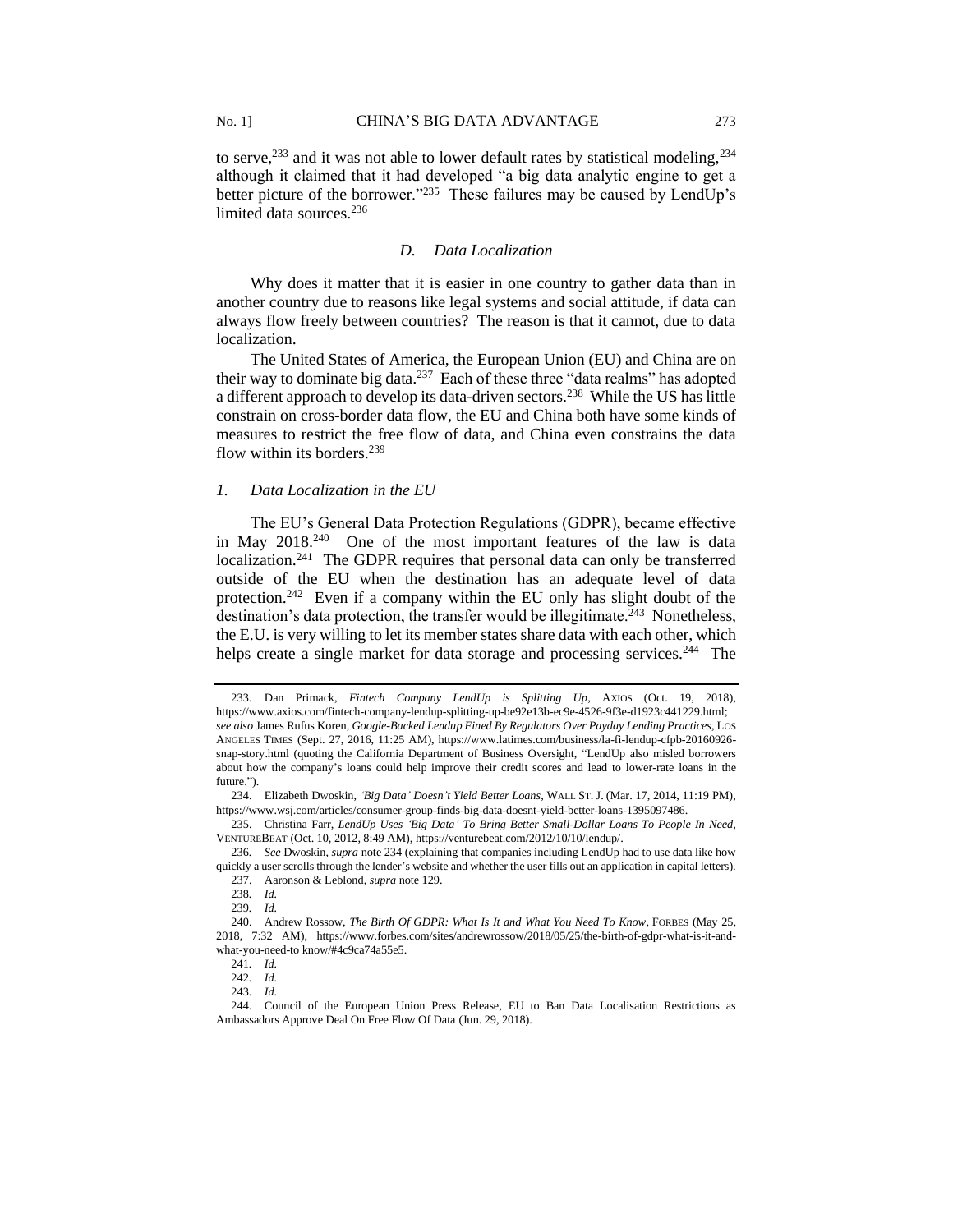Bulgarian minister for Transport, Information Technology and Communications noted that "[t]his legislation will ensure that data is allowed to flow freely, allowing companies and public administrations to store and process nonpersonal data wherever they choose in the EU" and "[t]hese rules will provide legal certainty and trust in the increasing use of data-driven innovations for the benefit of all citizens."<sup>245</sup>

#### *2. Data Localization in China*

As discussed, the Chinese government's focus when passing the CSL is actually national security.<sup>246</sup> Understanding this, one would not be surprised by the data localization feature of the CSL.<sup>247</sup> The CSL requires that any firm operating in China must store the data collected in China on servers located in the country.<sup>248</sup> Additionally, publishers of online content must have necessary technical equipment and related severs in the country.<sup>249</sup> Furthermore, the CSL covers not only personal data, but also any "important data" concerning "critical information infrastructure," which has been given a broad but vague definition by the Chinese government.<sup>250</sup> Apple, therefore, has to store the iCloud accounts of all its Chinese customers in a data center in China, along with the cryptographic keys, which had always been kept in the United States.<sup>251</sup>

Various other Chinese legislations and regulations other than the CSL have included data localization requirements.<sup>252</sup> For example, in 2011, the People's Bank of China issued a notice to urge banking financial institutions to protect personal financial information.<sup>253</sup> The notice prohibits banks from "storing, processing or analyzing outside China any personal financial information (PFI) collected in China, or providing PFI collected in China to an offshore entity."<sup>254</sup> The Information Security Technology Guidelines for Personal Information Protection within Public and Commercial Services Information Systems issued in 2013 prohibit "the transfer of personal data abroad without express consent

<sup>245</sup>*. Id.*

<sup>246</sup>*. See* Sacks, *supra* note 137 ("The CSL is better understood as the 'keystone in an arch' of the Xi government's larger buildout of a legal framework for security controls in cyberspace.").

<sup>247</sup>*. Id.*

<sup>248.</sup> Aaronson and Leblond, *supra* note 129.

<sup>249</sup>*. Id.*

<sup>250.</sup> Yuxi Wei, *Chinese Data Localization Law: Comprehensive but Ambiguous*, UNIV. OF WASH. JACKSON SCHOOL OF INTERNATIONAL STUDIES (Feb. 7, 2018), https://jsis.washington.edu/news/chinese-datalocalization-law-comprehensive-ambiguous/.

<sup>251.</sup> Aaronson and Leblond, *supra* note 129.

<sup>252.</sup> Wei, *supra* note 250.

<sup>253.</sup> Anupam Chander & Uyen P. Le, *Data Nationalism*, 64 EMORY L.J. 677, 686 (2015).

<sup>254.</sup> Zhongguo Renmin Yinhang Guanyu Yinhangye Jinrong Jigou Zuohao Geren Jinrong Xinxi Baohu Gongzuo de Tongzhi (中国人民银行关于银行业金融机构做好个人金融信息保护工作的通知) [Notice by the People's Bank of China Regarding the Effective Protection of Personal Financial Information by Banking Institutions] (promulgated by the People's Bank of China, Jan. 21, 2011), http://www.lawinfochina.com/ display.aspx?lib=law&id=8837&CGid=.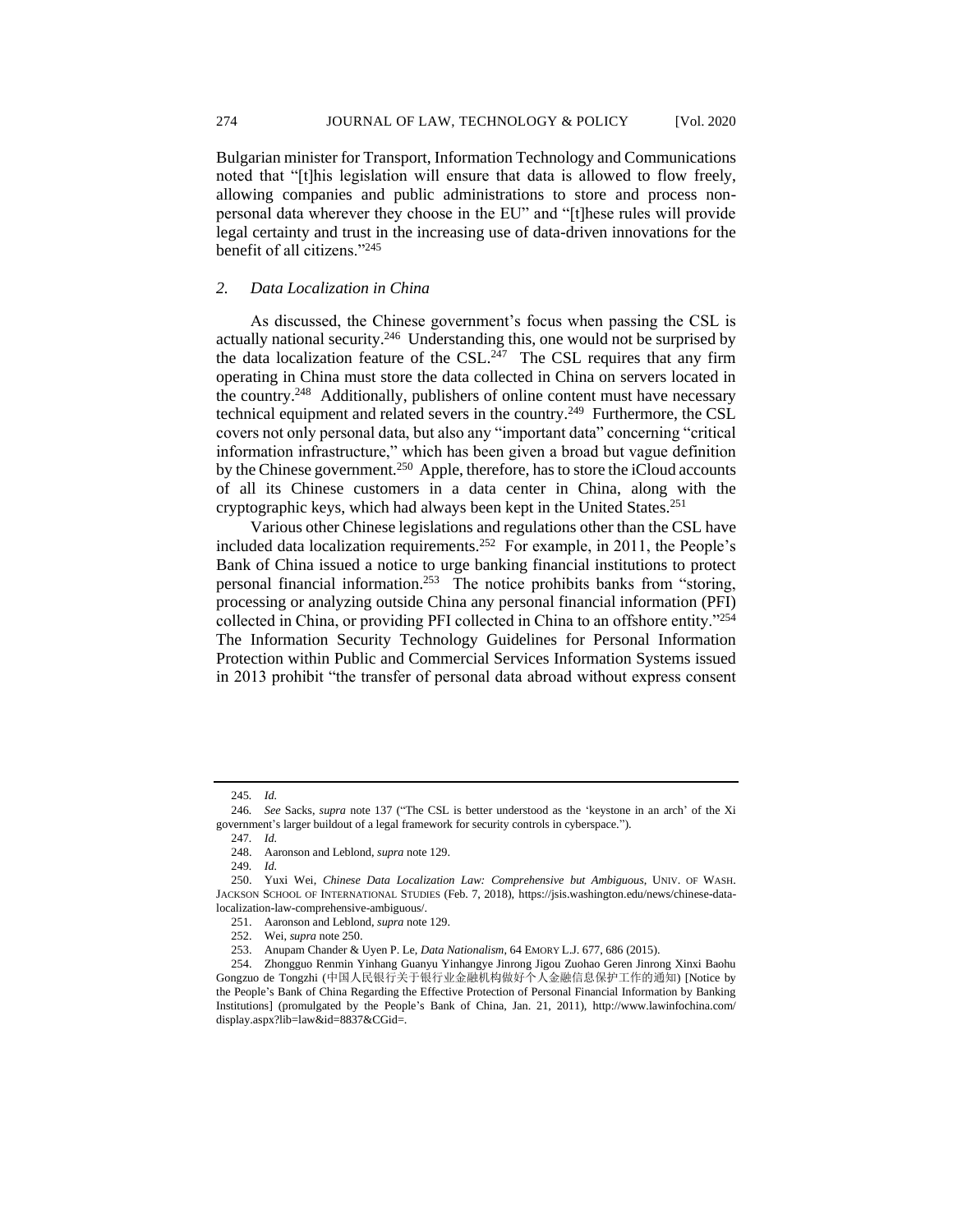of the data subject or explicit regulatory approval."<sup>255</sup> Similar requirement is included in a "trial guidelines" issued in 2014 regarding healthcare.<sup>256</sup>

## *3. U.S. Challenges the Data Localization Trend*

With the degree of data localization measures increasing rapidly, the U.S. seems to advocate for the free flow of cross-border data. The U.S. Congress enacted the CLOUD Act, effective March 23, 2018, authorizing the U.S. government to enable law enforcement access to data across borders by creating agreements with foreign governments.<sup>257</sup> The act was designed to fix the mutual legal assistance treaties, which forced governments to take a time-consuming process to access data stored abroad.<sup>258</sup> In October, 2018, two U.S. Senators even sent a letter to the Indian Prime Minister Narendra Modi to "soften India's stance on data localization," and warned Modi that his measures represented trade barriers between the two countries.<sup>259</sup>

# IV. RECOMMENDATIONS

## *A. A Single Federal Law Protecting Personal Data Is Needed.*

It is time for the Congress to enact laws specially designed for personal data protection. Currently, the patchwork of laws protecting personal information confuses companies.<sup>260</sup> While this might prevent some good faith small business from abusing data gathering algorithms, it fails to deter big corporations' wanton data gathering<sup>261</sup> and it would also make good faith companies unnecessarily cautious.<sup>262</sup>

<sup>255.</sup> Dianxin He Hulianwang Yonghu Geren Xinxi Baohu Guiding (电信和互联网用户个人信息保护规 定) [Provisions on Protecting the Personal Information of Telecommunications and Internet Users] (promulgated by the Ministry of Indus. & Info. Tech. July 16, 2013, effective, Sept. 1, 2013), https://www.lexology.com/ library/detail.aspx?g=7174e101-e09f-46b6-9cb6-13d82c562b0c.

<sup>256.</sup> Wei, *supra* note 250.

<sup>257.</sup> Clarifying Lawful Overseas Use of Data (CLOUD) Act, Pub. L. No. 115-141, 132 Stat. 348 (2018); Nigel Cory & Alan McQuinn, *Will The US Capitalize On Its Opportunity To Stop Data Localization?*, THE HILL (Sept. 9, 2018, 9:00 AM), https://thehill.com/opinion/cybersecurity/405422-will-the-us-capitalize-on-itsopportunity-to-stop-data-localization.

<sup>258.</sup> Cory & McQuinn, *supra* note 257.

<sup>259.</sup> Aditya Kalra, *Exclusive: U.S. Senators Urge India To Soften Data Localization Stance*, REUTERS (Oct. 13, 2018, 5:02 AM), https://www.reuters.com/article/us-india-data-localisation-exclusive/exclusive-us-senators-urge-india-to-soften-data-localization-stance-idUSKCN1MN0CN.

<sup>260.</sup> O'CONNOR, *supra* note 159.

<sup>261.</sup> Issie Lapowsky, *Get Ready for a Privacy Law Showdown in 2019*, WIRED (Dec. 27, 2018, 7:00 AM), https://www.wired.com/story/privacy-law-showdown-congress-2019/.

<sup>262.</sup> Sacks, *supra* note 137; *see also Will California's New Privacy Law Be Preempted? Federal Hearings and Public Comments Begin*, DORSEY & WHITNEY (Sept. 27, 2018), https://www.dorsey.com/newsresources/ publications/client-alerts/2018/09/california-new-privacy-law (recommending that the federal government provide legal clarity while maintaining the flexibility to innovate so that organizations can know they are in compliance).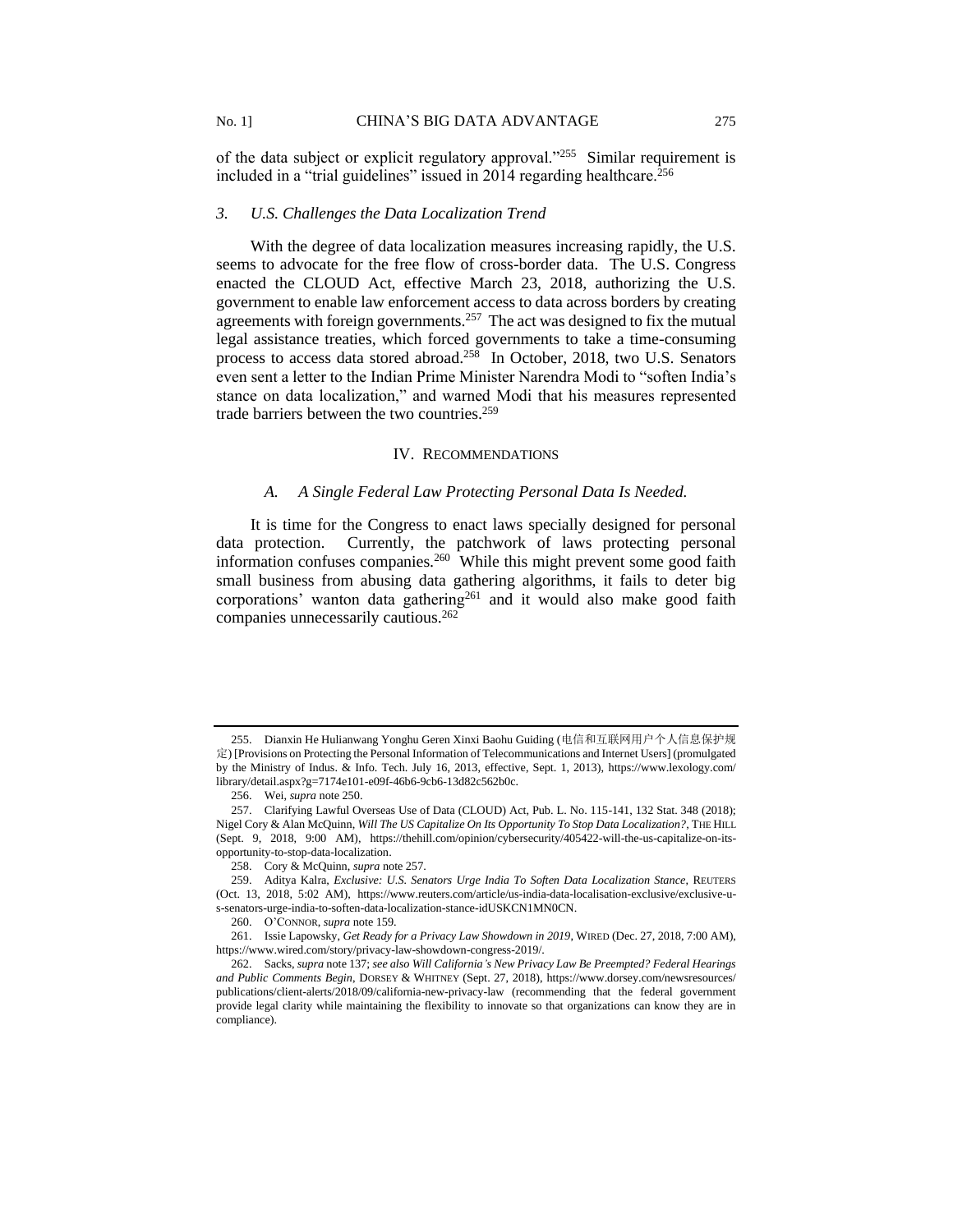It makes sense to examine some examples that Congress could follow. In June 2018, California's state legislature passed the California Consumer Privacy Act of 2018 (CCPA), a "historic privacy bill."<sup>263</sup> The CCPA became effective on January 1, 2020.<sup>264</sup> The CCPA grants Californians broad rights: for example, the right to know what information a business will collect and has collected in the past twelve months;<sup>265</sup> the right of consumers to request a business to delete the consumer's personal information collected by the business;<sup>266</sup> the right of consumers to direct a business that sells the consumer's personal data to stop doing so.<sup>267</sup> The CCPA of 2018 is the first American law to follow in the footsteps of the EU General Data Protection Regulation (GDPR).<sup>268</sup> Similar bills have been introduced in Hawaii, Illinois, Massachusetts, Nevada, New Jersey, New York, Oregon, Pennsylvania, Rhode Island, Texas, and Washington.<sup>269</sup>

The GDPR is the reason behind the massive wave of emails in 2018 that were titled something like "we updated our privacy policy."<sup>270</sup> The regulation came into effect on May 25, 2018, and is deemed "the most important change in data privacy regulation in 20 years."<sup>271</sup> Some rights provided by the GDPR are closely copied by the CCPA, for instance, the rights to delete are quite similar in the two laws.<sup>272</sup> In general, both laws are broad, at least from the point of view of tech giants, but the GDPR has a much wider range of obligations.<sup>273</sup> Generally speaking, if a company is in compliance with GDPR, it is likely to be in compliance with CCPA, too.<sup>274</sup> However, in the area of individual rights, the CCPA provides more specific and easily "exercisable rights" to consumers.<sup>275</sup>

While the CCPA and the GDPR offers examples for the lawmakers in Congress, they are not welcomed in the United States, at least not always. A

270. Alex Hern, *What is GDPR and How Will it Affect You?*, THE GUARDIAN (May 21, 2018, 9:40 AM), https://www.theguardian.com/technology/2018/may/21/what-is-gdpr-and-how-will-it-affect-you.

<sup>263.</sup> Lapowsky, *supra* note 261.

<sup>264.</sup> Thomas Germain, *California's Privacy Law Is Finally Here. Now What?*, CONSUMER REPORTS (Jan. 2, 2020), https://www.consumerreports.org/privacy/california-privacy-law-ccpa-california-consumer-privacyact/.

<sup>265.</sup> Cal. Civ. Code § 1798.100 (2018).

<sup>266</sup>*. Id.*

<sup>267</sup>*. Id.*

<sup>268.</sup> Mark G. McCreary, *The California Consumer Privacy Act: What You Need to Know*, N.J. L.J. (Dec. 1, 2018, 10:00 AM), https://www.law.com/njlawjournal/2018/12/01/the-california-consumer-privacy-act-whatyou-need-to-know/.

<sup>269</sup>*. Comparison Chart of Pending CCPA and GDPR-Like State Privacy Legislation*, AKIN GUMP (May 29, 2019), https://www.acc.com/sites/default/files/2019-06/2019-05-30%20Akin%20Gump%20HANDOUT-State%20Privacy%20Legislation%20Comparison%20Chart.pdf.

<sup>271.</sup> EU GDPR, https://eugdpr.org/ (last visited Nov. 19, 2019).

<sup>272.</sup> Cal. Civ. Code § 1798.105 (2018); GDPR Art. 17.

<sup>273.</sup> James Clark & Jim Halpert, *California's Consumer Privacy Act and the GDPR - Where Do They Overlap?*, 18 PRIVACY & DATA PROTECTION 7, 8–10 (2018).

<sup>274.</sup> Geoffroy De Cooman, *GDPR and CCPA Compliance: The 5 Differences You Should Know*, PROXYCLICK (Oct. 7, 2019), https://www.proxyclick.com/blog/gdpr-and-ccpa-compliance-5-differences.

<sup>275</sup>*. Id.*; *but see* Stuart L. Pardau, *The California Consumer Privacy Act: Towards a European-Style Privacy Regime in the United States?*, 23 J. TECH. L. & POL'Y 68, 106–110 (2018) (noting that the CCPA fails to clearly define "public available information"; its deletion requirement and 12-month requirement are vague; and there are confusing overlaps between CCPA and federal statutes).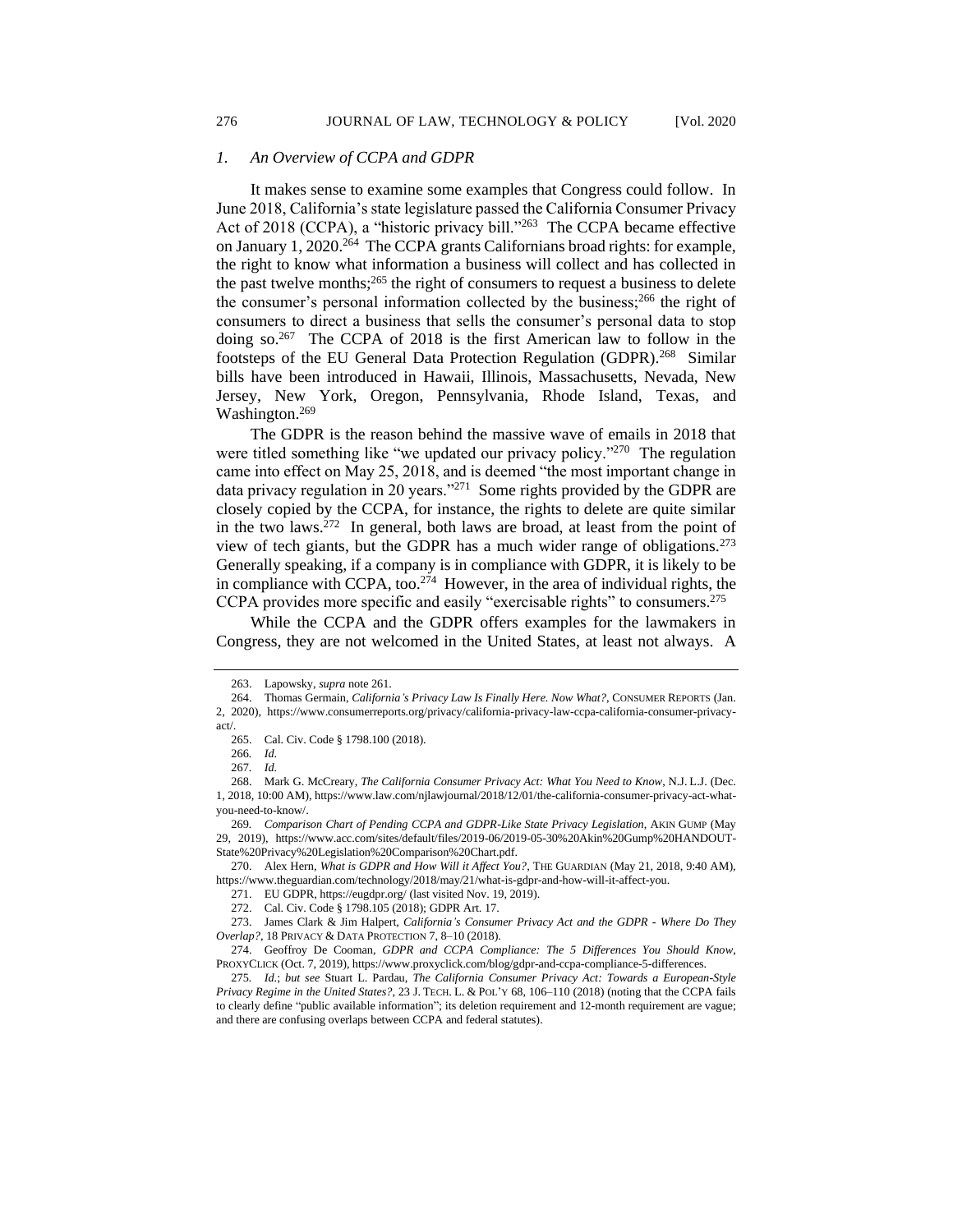federal law mirroring the CCPA is unlikely to pass Congress because tech giants would strongly oppose it.<sup>276</sup> When GDPR's requirements were first made public, it also did not receive rave reviews from the United States, and many feared that GDPR might actually increase the likelihood of breaches, and its enforcement body had too much power over companies everywhere in the world, not just the EU.<sup>277</sup> But that attitude is softening. For example, a component of the privacy conversation in the 116th Congress will be about GDPR's impact on the U.S., suggested the chairman of the Information Technology Subcommittee of the House Committee on Oversight and Government Reform.<sup>278</sup> Tim Cook also called for GDPR-style privacy laws in the U.S., and in his mind, personal data is "weaponized against [Americans] with military efficiency."<sup>279</sup> Similarly, Mark Zuckerberg stated that "the GDPR in general is going to be a very positive step for the internet."<sup>280</sup>

# *2. A Proposal Against the Background of CCPA and GDPR*

#### a. Pass a federal privacy law as soon as possible

As time flies by, the most pressing issue right now, however, might not be what kind of federal privacy law is needed. Some federal privacy law would be better than none, because the lack of such federal law will be more damaging as the situation remains stagnant leading to a tsunami of privacy violations with the Internet of Things.<sup>281</sup> Also, different state-level GDPR-like bills are being introduced at a fast pace,<sup>282</sup> and having to comply with all the state laws would be a "logistic nightmare" for American companies.<sup>283</sup> Some might argue that the Congress needs adequate time to come up with an ideal bill.<sup>284</sup> But it is wiser to enact the statute first, and then amend it if necessary, which is how California deals with its CCPA.<sup>285</sup>

<sup>276.</sup> David Meyer, *'We Look Forward to Improvements.' Big Tech Plans to Fight Back Against California's Sweeping New Data Privacy Law*, FORTUNE (July 2, 2018, 6:26 AM), http://fortune.com/ 2018/07/02/california-data-privacy-ab-375-big-tech-fightback/.

<sup>277.</sup> Lindsay Rowntree, *An American Perspective: The Three Worst Things About the EU GDPR*, EXCHANGEWIRE (July 7, 2016), https://www.exchangewire.com/blog/2016/07/07/an-american-perspective-thethree-worst-things-about-the-eu-gdpr/.

<sup>278.</sup> Fahmida Y. Rashid*, Congress May Consider a U.S. Version of GDPR*, DECIPHER (Nov. 9, 2018), https://duo.com/decipher/congress-may-consider-a-us-version-of-gdpr.

<sup>279.</sup> Rachel England, *Tim Cook Calls for GDPR-Style Privacy Laws in the US*, ENGADGET (Oct. 24, 2018), https://www.engadget.com/2018/10/24/tim-cook-calls-for-gdpr-style-privacy-laws-in-the-us/.

<sup>280.</sup> Justin Jaffe & Laura Hautala, *What the GDPR Means for Facebook, the EU and You*, CNET (May 25, 2018, 8:58 AM), https://www.cnet.com/how-to/what-gdpr-means-for-facebook-google-the-eu-us-and-you/.

<sup>281</sup>*. See* Goyal, *supra* note 56 (suggesting the "Internet of Things" would make data gathering much easier).

<sup>282.</sup> AKIN GUMP, *supra* note 269.

<sup>283.</sup> Julie Bernard, *Consumer Data Privacy: Why We Need a (Single) Federal Law*, FORBES (Mar. 29, 2019, 6:00 AM), https://www.forbes.com/sites/forbesagencycouncil/2019/03/29/consumer-data-privacy-whywe-need-a-single-federal-law/#6e7d8687623f.

<sup>284</sup>*. See* Charlie Warzel, *Opinion: Will Congress Actually Pass a Privacy Bill?*, N.Y. TIMES (Dec. 10, 2019), https://www.nytimes.com/2019/12/10/opinion/congress-privacy-bill.html (arguing that, because privacy is a complex and important issue, it would be a mistake for Congress to rush passing a bill).

<sup>285</sup>*. CCPA Amendment Tracker*, INTERNATIONAL ASSOCIATION OF PRIVACY PROFESSIONALS, https://iapp.org/resources/article/ccpa-amendment-tracker/.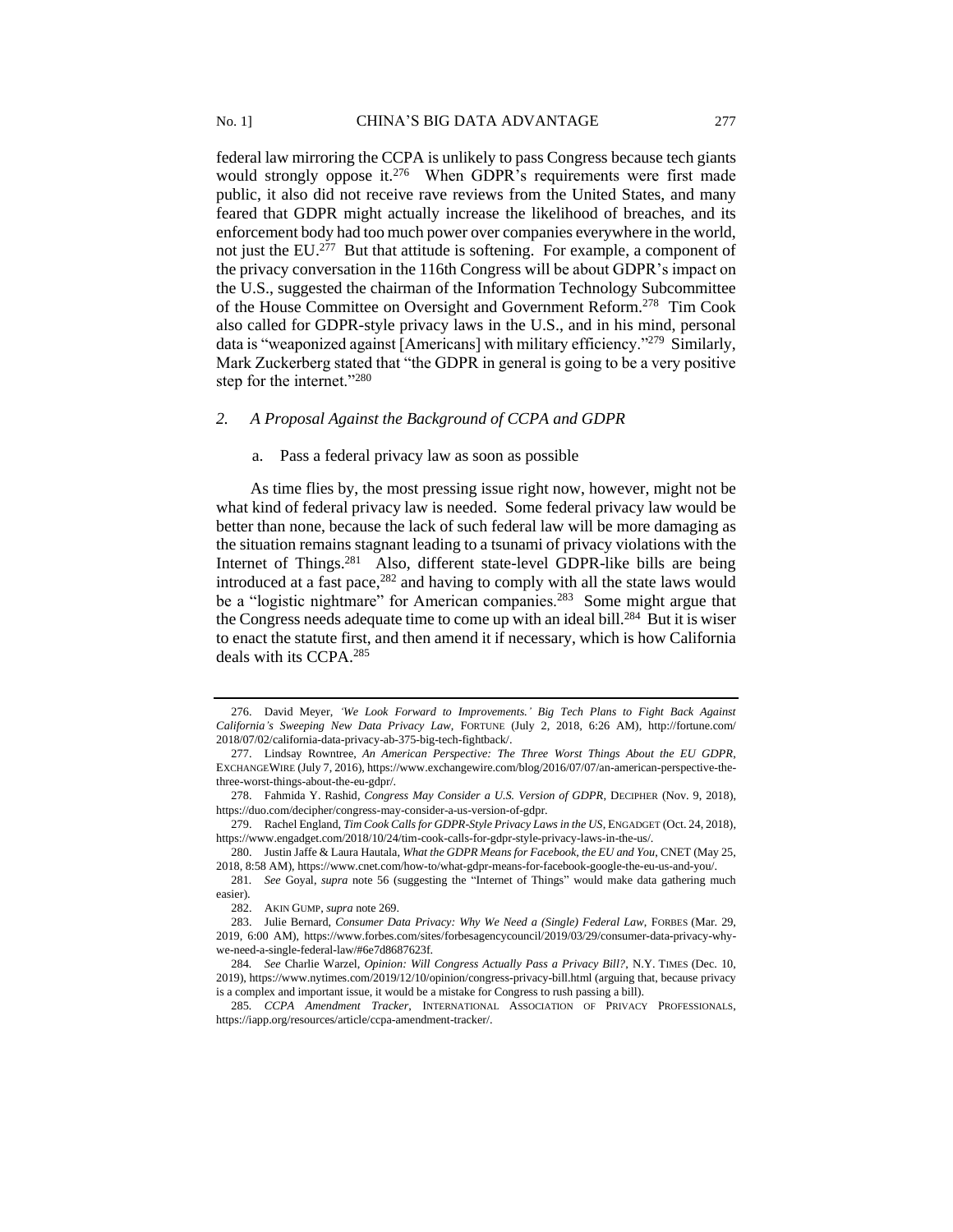#### b. Adopt the Framework of GDPR/CCPA

The GDPR in its entirety might not be suitable for the United States, and the CCPA might place too much responsibility on technology companies,<sup>286</sup> but a framework offered by these two laws may be used to facilitate the process of enacting a similar federal law.<sup>287</sup> Moreover, quite a few American companies are already in compliance with GDPR,<sup>288</sup> and such compliance usually warrants compliance with CCPA.<sup>289</sup> Thus, adopting the framework will ease American companies' compliance burden.<sup>290</sup>

#### c. Avoid mistakes made by GDPR or CCPA

The federal law should provide flexibility for companies to innovate. Both GDPR and CCPA contain key terms that are too broad.<sup>291</sup> More carefully defined terms will help companies to comply with the law and keep innovating without too much burden.<sup>292</sup> For example, the federal law should better define "publicly available information" if it decides to follow CCPA and exclude such information from its scope.<sup>293</sup>

The federal law should regard various non-compliances, not just actual data breaches, as violations subject to fines. In other words, it should opt for the GDPR approach when it comes to preventing data breaches. A company will not be fined under CCPA when there are no actual data breaches, even if the company fails to take adequate preventive measures.<sup>294</sup> This approach does not serve consumers' interests as "incentives for companies to protect data" skew toward "self-flagellating disclosures" rather than prevention.<sup>295</sup>

The federal law should explore a reasonable algorithm for calculating fines. Under CCPA, organizations can be fined for a maximum of 7500 USD for each intentional breach, while under GDPR organizations can be fined for a maximum of 20 million Euros or four percent of their annual revenue for either

<sup>286.</sup> Rashid, *supra* note 278.

<sup>287</sup>*. See* INTERNATIONAL ASSOCIATION OF PRIVACY PROFESSIONALS, COMPARING PRIVACY LAWS: GDPR VS. CCPA 5, https://fpf.org/wp-content/uploads/2018/11/GDPR\_CCPA\_Comparison-Guide.pdf (explaining that the laws are functionally very similar, but differ in significant ways, such as core legal framework; scope of application, nature and extent of collection limitations; and rules concerning accountability).

<sup>288</sup>*. Pulse Survey: GDPR Budgets Top \$10 Million for 40% of Surveyed Companies,* PRICEWATERHOUSECOOPERS (last visited Feb. 18, 2020), https://www.pwc.com/us/en/services/consulting/ cybersecurity/california-consumer-privacy-act/pulse-survey-large-companies-spend-over-100-million.html.

<sup>289.</sup> Geoffroy De Cooman, *GDPR and CCPA Compliance: The 5 Differences You Should Know*, PROXYCLICK (Oct. 7, 2019), https://www.proxyclick.com/blog/gdpr-and-ccpa-compliance-5-differences. 290. *Id.*

<sup>291</sup>*. The CCPA—Making Things Worse*, ANA (Mar. 4, 2019), https://www.ana.net/blogs/show/id/rr-blog-2019-01-The-CCPA-Making-Things-Worse.

<sup>292</sup>*. See* Sam Sabin*, Fresh Off GDPR, Companies Puzzle Over Complying With California's Privacy Law*, MORNING CONSULT (Dec. 18, 2018, 12:00 PM), https://morningconsult.com/2018/12/18/fresh-off-gdprcompanies-now-have-to-prepare-for-californias-privacy-law/ ("[CCPA] creates 'unworkable obligations.'").

<sup>293.</sup> Stuart L. Pardau, *The California Consumer Privacy Act: Towards A European-Style Privacy Regime in the United States?*, 23 J. TECH. L. & POL'Y 68, 106 (2018).

<sup>294.</sup> CAL. CIV. CODE § 1798.155 (2018).

<sup>295.</sup> Nuala O'Connor, *Reforming the U.S. Approach to Data Protection and Privacy*, COUNCIL ON FOREIGN REL. (Jan. 30, 2018), https://www.cfr.org/report/reforming-us-approach-data-protection.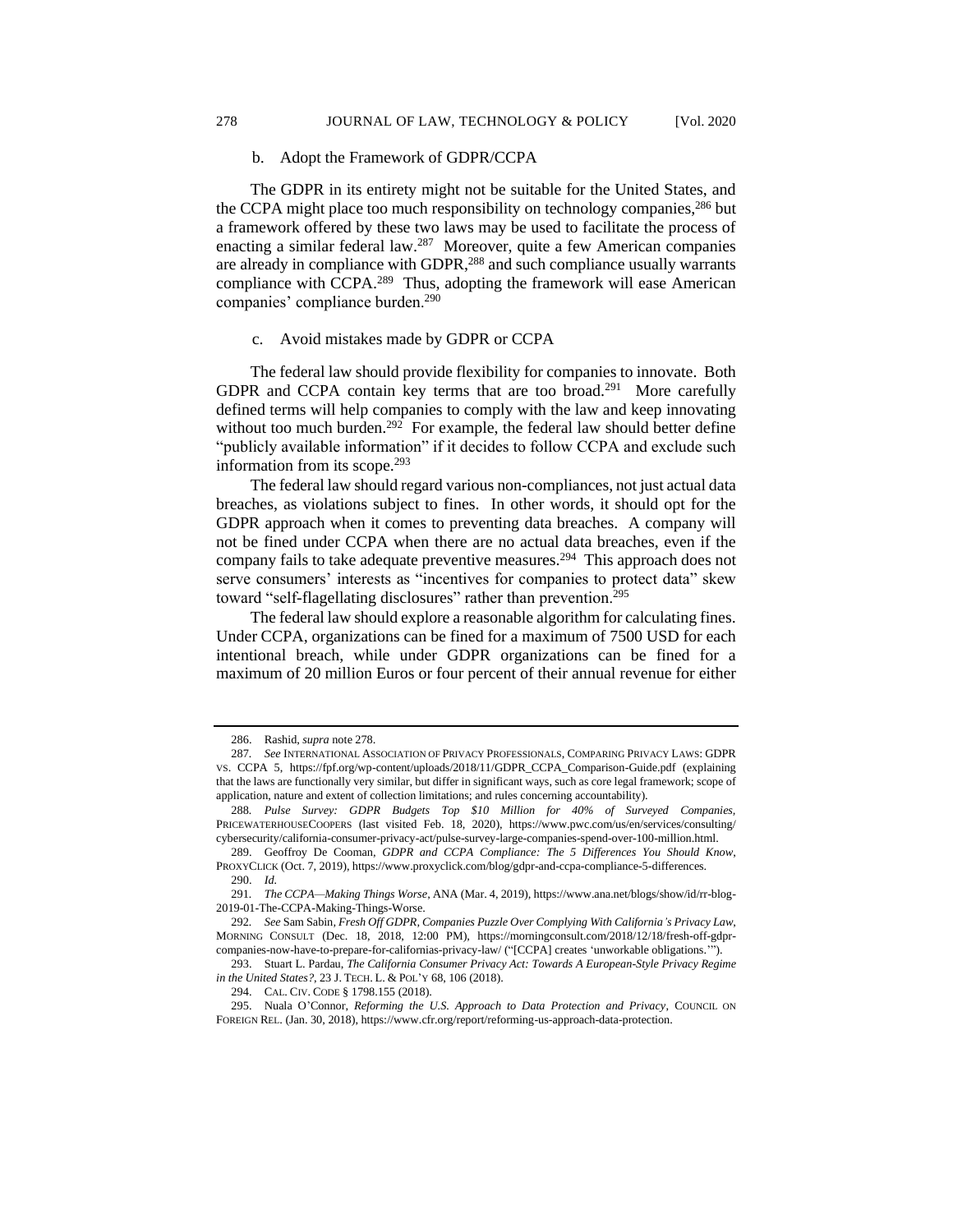intentional or negligent violations.<sup>296</sup> The GDPR may be too harsh in terms of the amount of fines and the lack of intention requirement, unnecessarily hindering companies' willingness to innovate, which is especially harmful to startups.<sup>297</sup> In contrast, CCPA's punishment provisions are toothless when tech giants violate the statute because the maximum fine is only 7,500 dollars, and there needs to be an actual data breach which also needs to be caused by the company's intentional violation.<sup>298</sup> This Note suggests that the federal law should instead have an algorithm resembling the following: a company can be fined for a maximum of two percent of its global revenue for its first violation, and four percent for its second violation, etc. This way, startups will not have too much anxiety over unintentional mistakes made when innovating, and tech giants will not merely treat the fines as transaction costs.

# d. Assign the FTC a clear role in Regulating Data Privacy

Many companies question the FTC's authority to regulate privacy practices, which greatly weakens the efficiency of enforcement of several existing privacy laws.<sup>299</sup> A proposed federal privacy law should delineate the FTC's role in this area. An alternative option might be to establish a new federal agency to regulate all privacy related issues.

#### *B. Data Localization vs. Data Globalization*

Should the United States join the trend of data localization, just like many other major economies? The countries that restrain cross-border data flows have their legitimate reasons: data localization may provide one country with better information security against foreign intelligence agencies; it could help protect citizens' right of privacy; it could also play an important role in anti-terrorism.<sup>300</sup> But whether or not those issues would be addressed by data localization at all remains a question.<sup>301</sup> More importantly, restriction of data flow creates more problems than it might solve.<sup>302</sup>

<sup>296.</sup> Sabin, *supra* note 292. *See* CAL.CIV.CODE § 1798.155 (2018); GDPR Art. 83 (stating that whichever of the two amounts is higher will be the maximum amount, which means if a company's annual revenue is 20 million euros, one violation will cost it all its revenue).

<sup>297.</sup> Guy Chazan, *SAP Raises Fears Over EU Data Privacy Rules*, FIN. TIMES (Jan. 15, 2017), https://www.ft.com/content/22d5e078-d9a1-11e6-944b-e7eb37a6aa8e ("[T]he penalties were too high, 'especially for just a single violation.' . . . The more bureaucracy, the more complexity you have in your business segment, the harder it is to grow fast, and speed is what matters these days. . . .").

<sup>298.</sup> CAL. CIV. CODE § 1798.155(b) (2018).

<sup>299</sup>*. See supra* Section III.B.2 (discussing how some companies argue that the FTC lacks jurisdiction in policing data-security practices).

<sup>300.</sup> Selby, *supra* note 85. *See* Joshua D. Blume, *Reading the Trade Tea Leaves: A Comparative Analysis of Potential United States WTO-GATS Claims Against Privacy, Localization, And Cybersecurity Laws*, 49 GEO. J. INT'L L. 801, 816 (2018) (discussing how some privacy laws have localization requirements, which "leave citizens more vulnerable").

<sup>301.</sup> Daniel Castro, *The False Promise of Data Nationalism*, INFO. TECH. & INNOVATION FOUND. (Dec. 2013), http://www2.itif.org/2013-false-promise-data-nationalism.pdf (discovering that the security of data does not depend on where it is stored).

<sup>302.</sup> *Id*. ("[D]ata nationalism will similarly lead to poor economic outcomes.").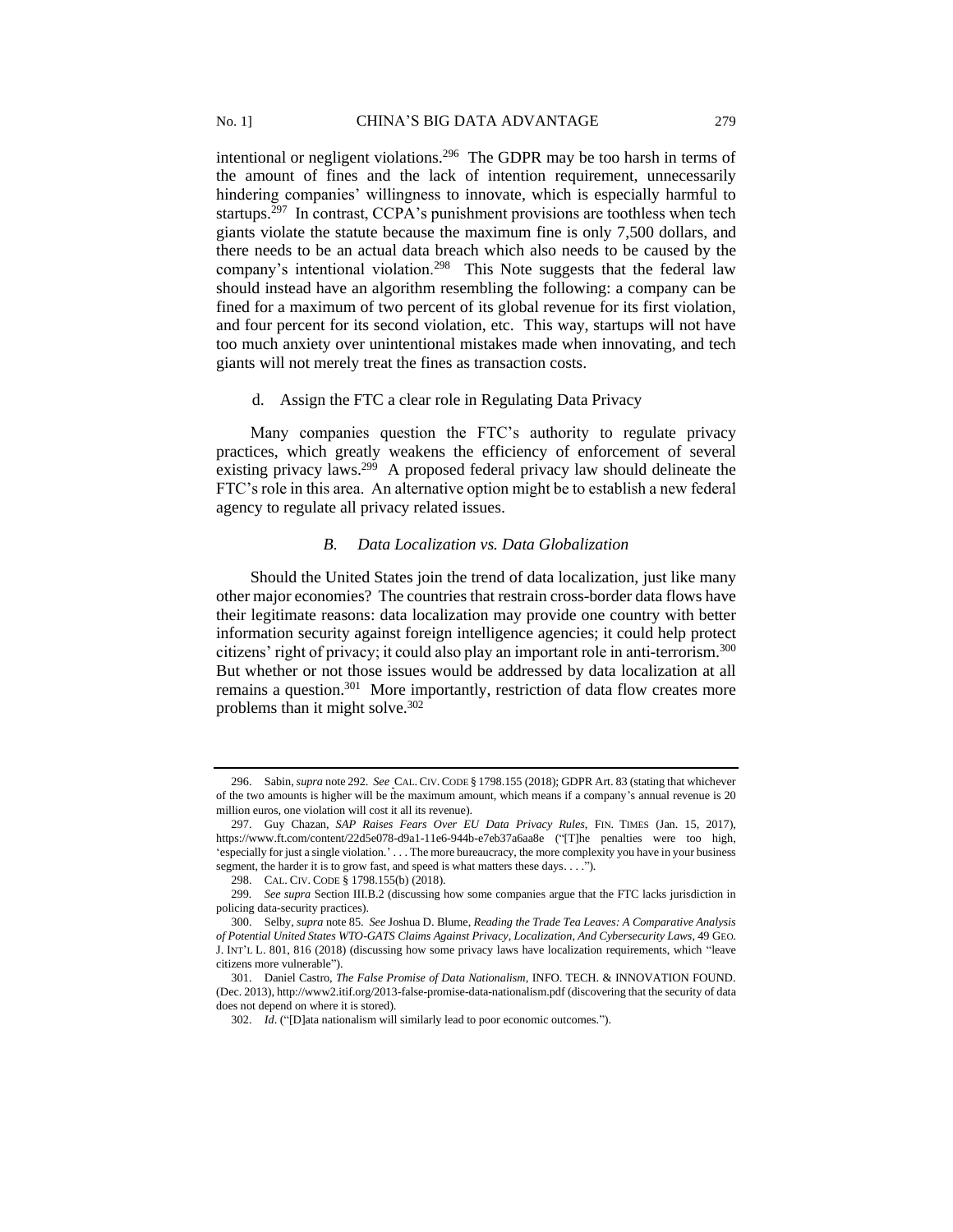Data localization acts as barrier to trade and investment.<sup>303</sup> It affects digital communication, social media service and personal records.<sup>304</sup> The uncertainty caused by possible information flow disruption would see lower levels of foreign investment by big companies.<sup>305</sup>

Data localization usually hurts privacy and data security, which the countries restricting data flow claim to protect.<sup>306</sup> It may be difficult for multinational companies to exercise control over their data when the data is decentralized as a result of a balkanized Internet.<sup>307</sup> Additionally, the localization requirements adopted by several different countries require certain data to be stored in multiple places around the world, which increase the probability of error, including failure to update all the data sets when a record is deleted in one country.<sup>308</sup>

The United States might continue defending free data flow by upholding existing agreements within the WTO framework.<sup>309</sup> Data localization is likely to be in violation of the General Agreement on Trade in Services (GATS).<sup>310</sup> It is true that the GATS provides an exception where data localization is "necessary to secure compliance with laws or regulations" relating to "protection of the privacy of individuals in relation to the processing and dissemination of personal data and the protection of confidentiality of individual records and accounts."<sup>311</sup> But to be covered by this exception, any data localization should be "necessary" to protect privacy.<sup>312</sup> The same restriction applies to the national security exception,<sup>313</sup> which China uses to justify its cybersecurity law.<sup>314</sup>

The United States should also urge other countries to loosen their data localization requirements by bilateral agreements. Restrictions on data localization requirements have appeared in the Trans-Pacific Partnership Agreement, in the digital trade chapter in NAFTA,<sup>315</sup> and in the Trade in Services Agreement.<sup>316</sup> Even if the trend of data localization is inevitable, its

<sup>303</sup>*. Data Localization: A Challenge to Global Commerce and the Free Flow of Information*, ALBRIGHT STONEBRIDGE GROUP (Sept. 28, 2015), https://www.albrightstonebridge.com/news/data-localization-challengeglobal-commerce-and-free-flow-information.

<sup>304</sup>*. Id.*

<sup>305</sup>*. Id.*

<sup>306.</sup> Bret Cohen, Britanie Hall & Charlie Wood, *Data Localization Laws and Their Impact on Privacy, Data Security and The Global Economy*, 32 ANTITRUST ABA 107, 108–09.

<sup>307</sup>*. Id.* at 108.

<sup>308</sup>*. Id.*

<sup>309.</sup> Finbarr Bermingham & Adam Behsudi, *Donald Trump's Block on WTO Judges Creates 'Doomsday Scenario' for World Trade Disputes*, SOUTH CHINA MORNING POST (Nov. 21, 2019, 6:00 PM), https://www.scmp.com/economy/china-economy/article/3038697/donald-trumps-block-wto-judges-createsdoomsday-scenario (stating that WTO's appeals body will be paralyzed by Donald Trump blocking crucial reappointments of judges).

<sup>310.</sup> Blume, *supra* note 300, at 807.

<sup>311.</sup> GATS art. XIV(c)(ii).

<sup>312.</sup> *See id*. (stating that it is necessary to protect the privacy of individuals).

<sup>313.</sup> GATS art. XIV *bis* 1(b).

<sup>314.</sup> Blume, *supra* note 300, at 827–28.

<sup>315.</sup> NAFTA art. 19.11.

<sup>316.</sup> Jeremy Malcolm, *TISA Proposes New Global Rules on Data Flows and Safe Harbors*, ELECTRONIC FRONTIER FOUND. (Oct. 24, 2018), https://www.eff.org/deeplinks/2016/10/tisa-proposes-new-global-rules-dataflows-and-safe-harbors.